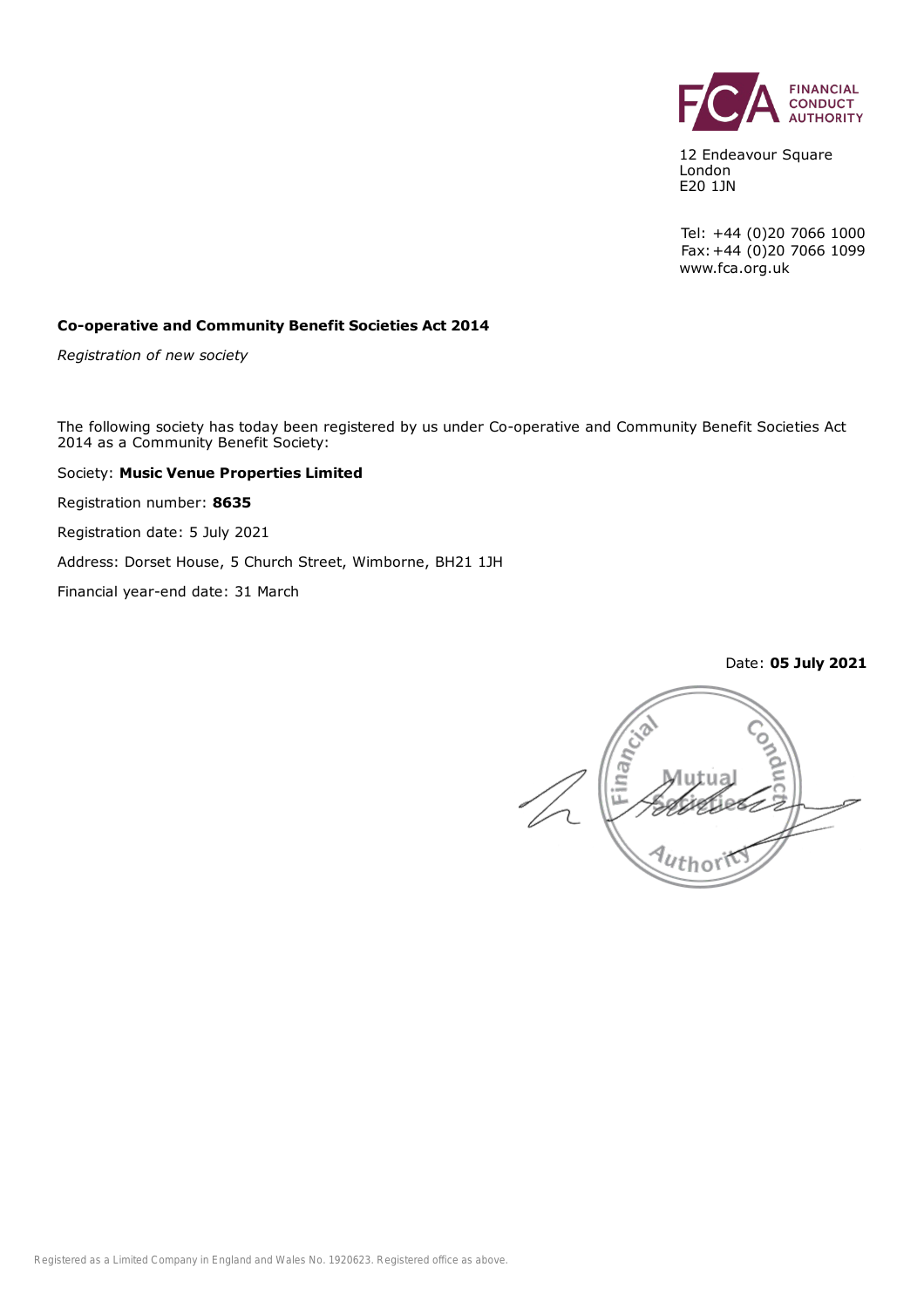# **Co-operative and Community Benefit Societies Act 2014**

# **Rules of**

# **Music Venue Properties**

# **NAME**

1. The name of the society shall be Music Venue Properties Limited.

# **REGISTERED OFFICE**

2. The registered office of the society shall be at: Dorset House, 5 Church Street, Wimborne BH21 1JH.

# **INTERPRETATIONS**

3. In these rules:

**"Address"** means a postal address or, for the purposes of electronic communication, a fax number, email address or telephone number for receiving text messages;

**"the Act"** refers to the Co-operative and Community Benefit Societies Act 2014 or any Act or Acts amending or in substitution of it or them for the time being in force;

**"Auditor"** means a person eligible for appointment as a company auditor under Part 42 of the Companies Act 2006;

**"The Board of Directors" or "Board"** means all those persons appointed to perform the duties of directors of the society and the Trustees of the Charity;

**"Board Meeting"** includes, except where inconsistent with any legal obligation, a physical meeting, a meeting held by electronic means and a meeting held by telephone;

**"Charities Act"** means the Charities Act 2011;

**"Charity"** has the meaning as set out in Section 1 of the Charities Act 2011;

**"Charitable Purpose"** means a charitable purpose under section 2 of the Charities Act 2011;

**"Charity Registrar"** means the Charity Commission for England & Wales;

**"Clear Days"** in relation to the period of notice does not include the day on which the meeting is to be held and the day on which the notice is handed to someone or left at their Address, or the day on which it is sent, is in the process of being sent and is assumed to be delivered;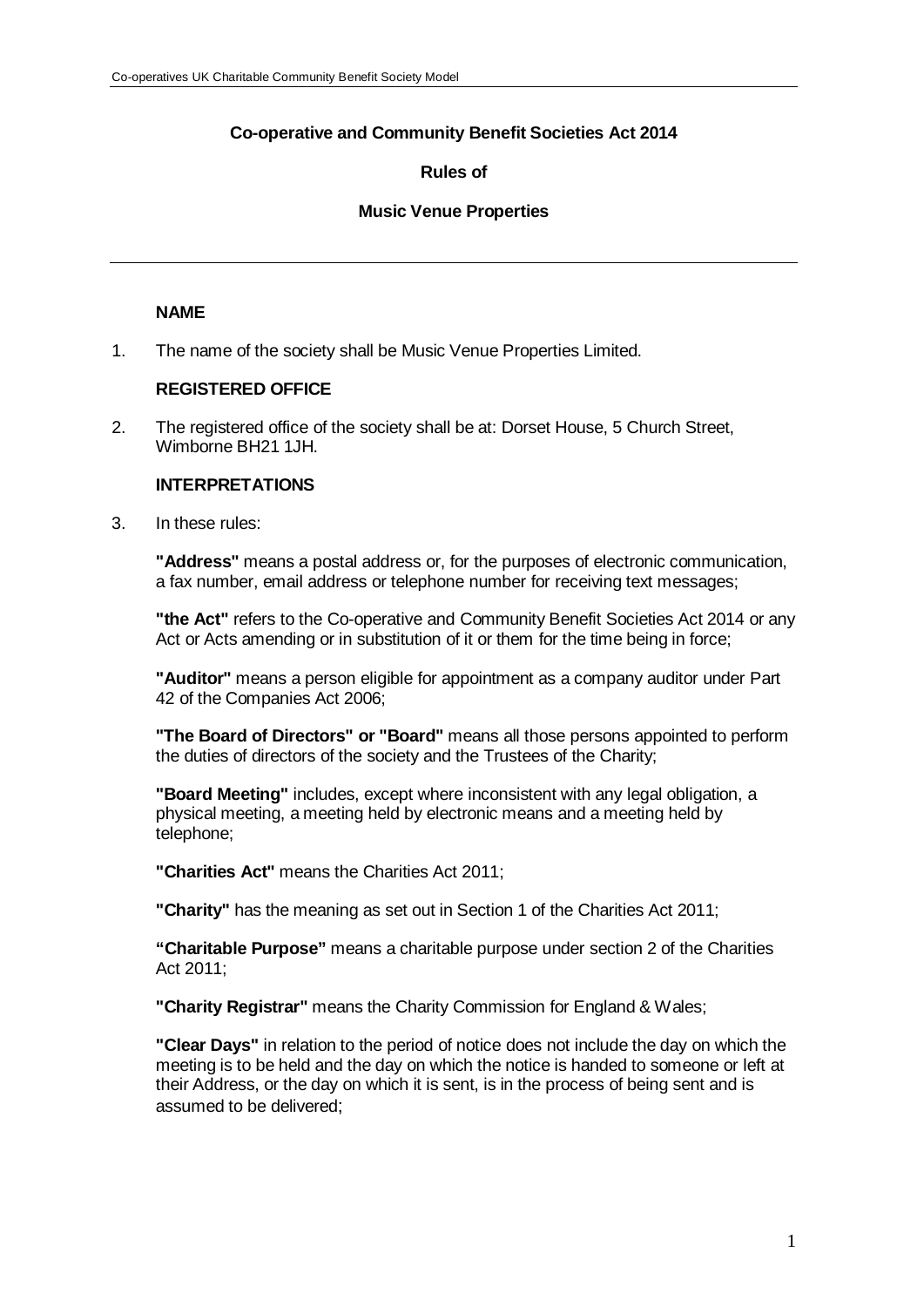**"Connected Person"** means, in relation to a Director, a person with whom the Director shares a common interest such that s/he may reasonably be regarded as benefiting directly or indirectly from any material benefit received by that Person, being either a member of the Director's family or household or a Person who is a business associate of the Director and does not include a company with which the Director's only connection is an interest consisting of not more than 1% of the voting rights.

**"Director"** means a director of the society and includes any person occupying the position of director, by whatever name called;

**"Document"** includes, unless otherwise stated, any document sent or supplied in electronic form;

**"Electronic Means"** shall include, for example, email, video links and secure authenticated website transactions;

**"Employee"** means anyone holding a contract of employment with the Society;

**"Extraordinary Resolution"** means, unless the context requires otherwise, those decisions requiring an extraordinary resolution as detailed under 'Resolutions' in these rules;

**"Founder Member"** means a subscriber to these rules for the purposes of registration:

**"General Meeting"** includes, except where inconsistent with any legal obligation, a physical meeting and/or a meeting held by Electronic Means (which may also be asynchronous);

**"Member"** has the meaning as detailed under 'Membership' in these rules;

**"Office Holder"** means a receiver, administrative receiver, liquidator, provisional liquidator or administrator of a Member of all or substantially all of the Member's assets;

**"Officer"** has the meaning as detailed under 'Officers' in these rules;

**"Parent"** means The Music Venue Trust, a charity registered in England under charity registered number 1159846 or any successor body in name and title;

**"Person"** means, unless the context requires otherwise, a natural person, unincorporated body, firm, partnership, corporate body or the nominee of an unincorporated body, firm, partnership or corporate body;

**"Registrar"** means the Financial Conduct Authority (FCA) or any body that succeeds its function;

**"Regulations"** has the meaning as detailed under 'Regulations' in these rules;

**"Rules"** means these Rules;

**"Secretary"** means any person appointed to perform the duties of the Secretary of the society;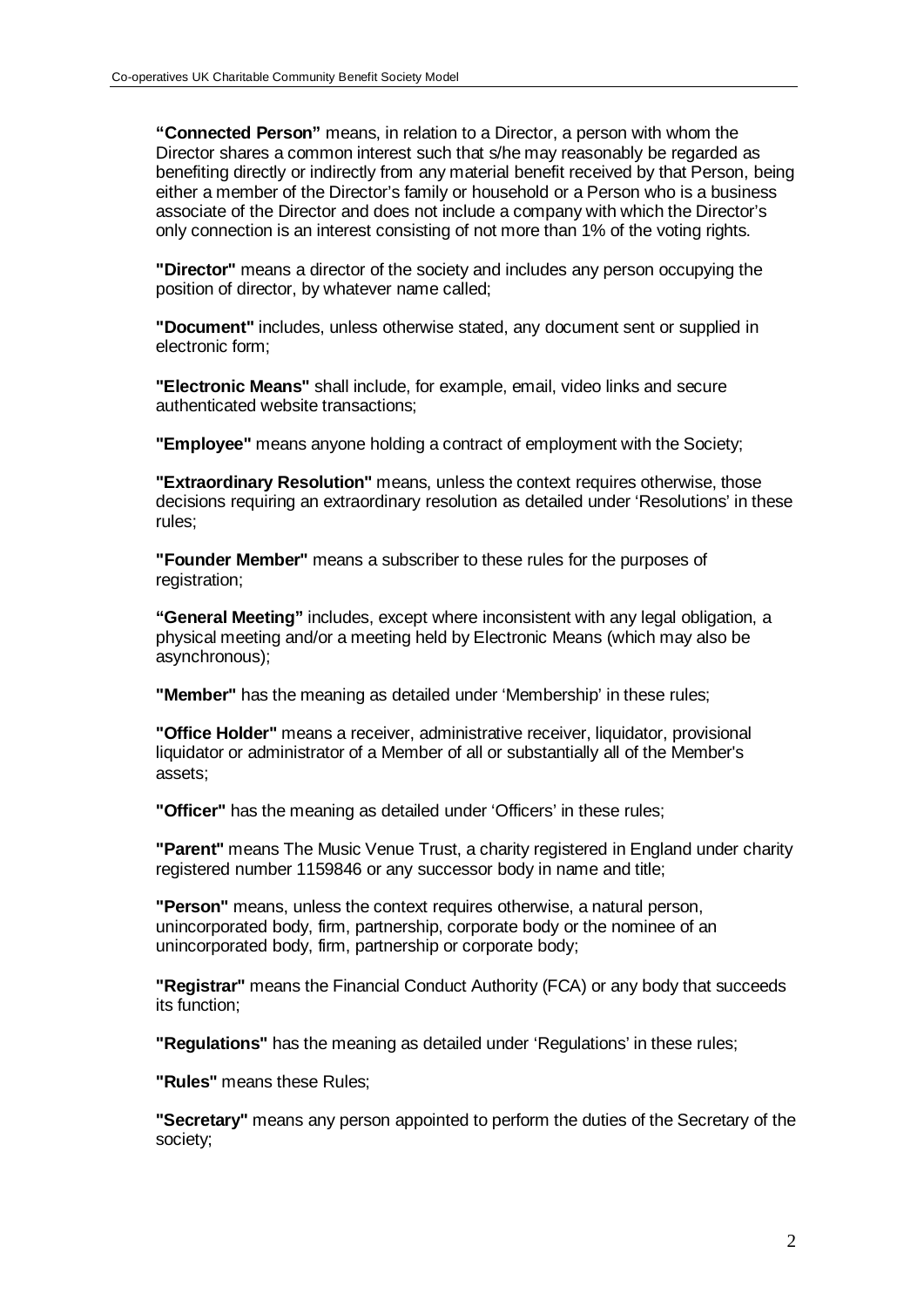**"Society"** means the above named society;

**"Transferable"** means shares that are transferable to another Person who also qualifies for membership of the Society in accordance with these Rules;

**"Voting Representative"** means a Person appointed to attend, speak, represent and/or vote on behalf of a Member (whether a natural person, unincorporated body, firm, partnership, corporate body or otherwise) at a general meeting of the Society.

**"Withdrawable"** means shares with the associated right for the Member to withdraw and receive in return the value of their shares from the Society;

**"Writing"** means the representation or reproduction of words, symbols or other information in a visible form by any method or combination of methods, whether sent or supplied by Electronic Means or otherwise.

# **OBJECTS**

4. The objects of the Society shall be for the public benefit to: preserve and conserve land and buildings as places for the live performance of music and all other arts related activities for future generations and so advance public enjoyment and engagement with the arts through the promotion and encouragement of live music and all other arts related performances.

# **POWERS**

- 5. The Society may do all such lawful things as may further the Society's objects and, in particular:
	- (a) To carry on any trade, industry or business for the benefit of the community which is in furtherance of its objects.
	- (b) To mortgage or charge any of its property, including the assets and undertakings of the Society, present and future, (but only in accordance with the restrictions imposed by the Charities Act) and to issue loan stock, debentures and other securities for money borrowed or for the performance of any contracts of the Society or its customers or Persons having dealings with the Society.
	- (c) To deposit or invest funds in accordance with the Act and the Charities Act.
	- (d) To establish or support any charities, associations or institutions formed for any of the charitable purposes included in the objects of this Society.
	- (e) To receive donations or loans free of interest and to raise funds in order to further its objects but shall not receive money on deposit.
	- (f) To sell, lease or otherwise dispose of all or any part of the property belonging to the Society. In exercising this power, the Society must comply as appropriate with the Charities Act.
	- (g) To establish or acquire subsidiary corporate bodies.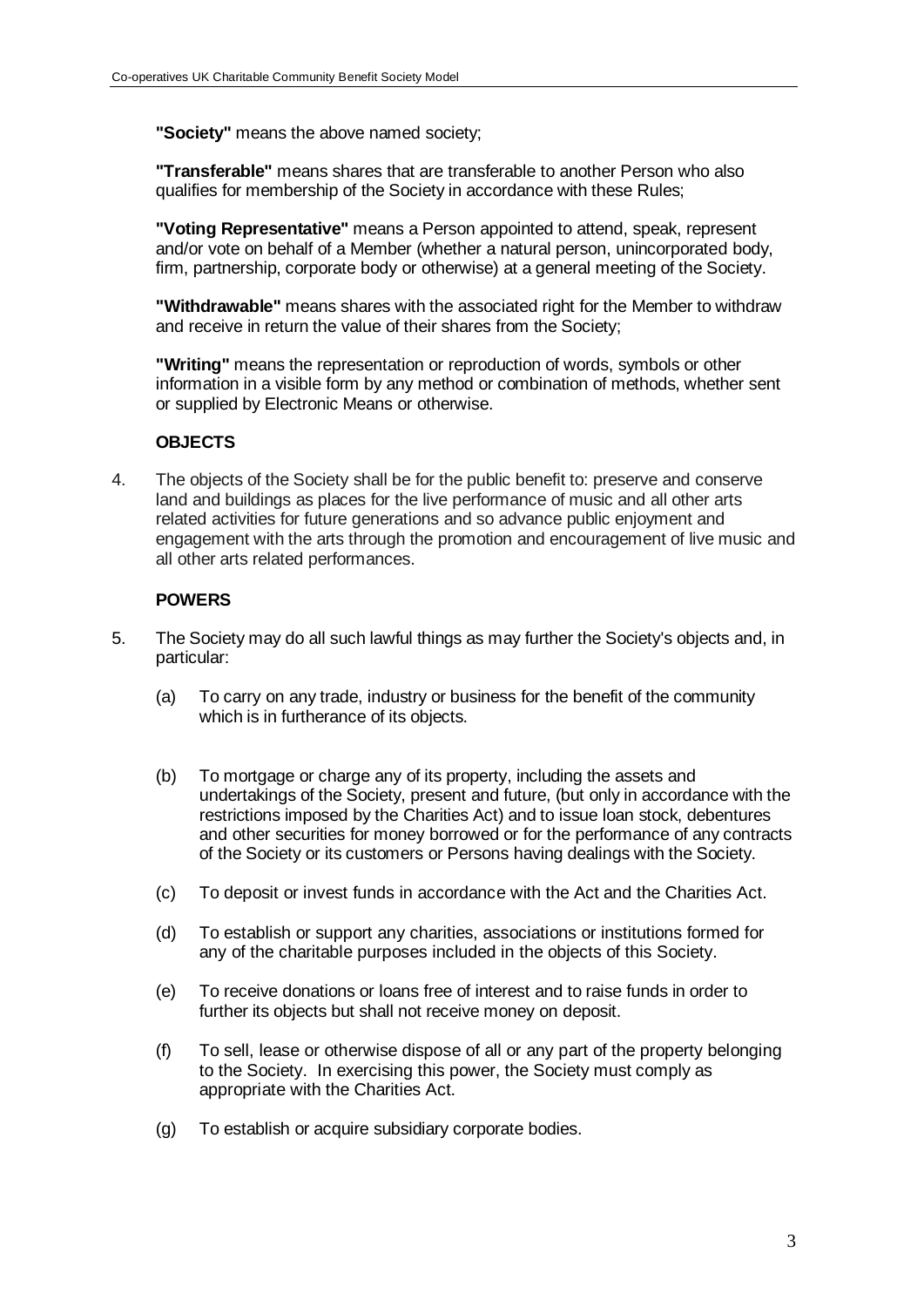6. The validity of an act done by the Society may not be called into question on the grounds that it is ultra vires (beyond the legal powers of the Society). Any ultra vires action by the Board may be ratified by the Society by a special resolution passed in the way required by s44 of the Act provided that prior written consent to the ratification has been obtained from the Charity Registrar. A separate special resolution must be passed in the same way should the Society wish to relieve a Director from any liability incurred as a result of a breach of duty arising from the Society acting outside its powers.

# **BORROWING**

- 7. The Society may borrow money from Members and others to further its objects, subject to the following requirements:
	- (a) the amount of debt outstanding at any one time shall not exceed 75% of the value of its assets as represented by the most recent balance sheet (but only in accordance with the restrictions imposed by the Charities Act);
	- (b) the rate of interest on money borrowed shall not exceed the minimum rate necessary in the opinion of the Board to obtain and retain the capital required to carry out the objects of the Society.
- 8. The Society may receive from any Person, donations or loans free of interest in order to further its objects but shall not receive money on deposit.

# **FINANCIAL SERVICES AND MARKETS ACT 2000 ACTIVITY**

9. For the avoidance of doubt the Society shall not engage in any activity by virtue of any of these Rules that would require a permission from the Registrar to carry on that activity without first having applied for and obtained such permission.

# **INVESTMENT OF FUNDS**

10. The Society, with the authority of the Board, may invest any part of its funds in the manner set out in Section 27 of the Act.

# **MEMBERS**

- 11. The Society shall be owned and controlled by its Members on a fair and equitable basis.
- 12. The Members of the Society shall include:
	- (a) the Parent; and
	- (b) any individual, corporate body or nominee of an unincorporated body, firm or partnership who supports the objects of the Society and who has paid or agreed to pay any subscription or other sum due in respect of membership for the time being in force.

#### **Applications for Membership**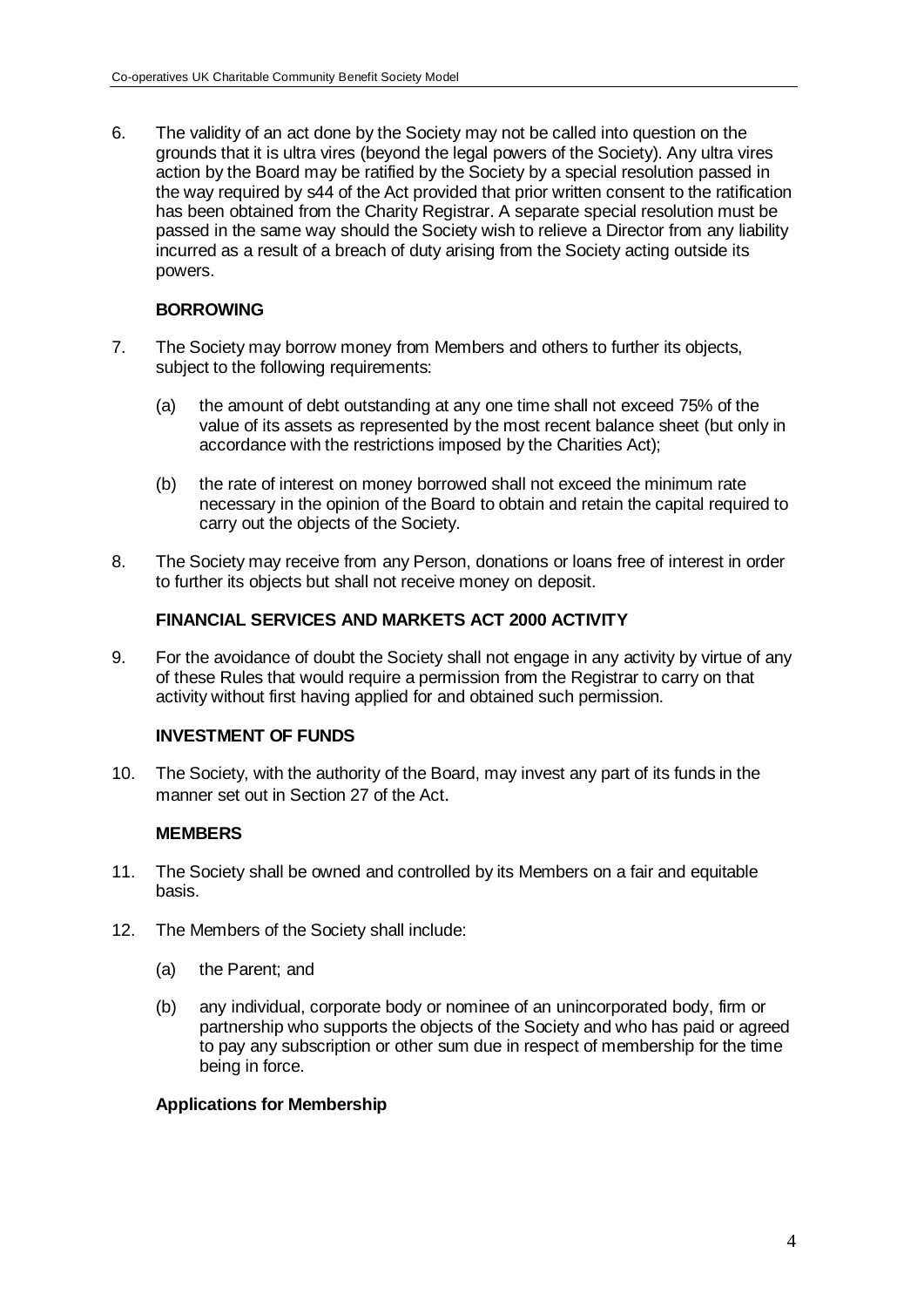- 13. No natural person shall be admitted into membership of the Society unless they have attained the age of 16. All those wishing to become a Member must support the objects of the Society and complete an application for membership which shall include an application for at least one share in the Society. Such an application form must be approved by the Directors and the Directors must approve each application for membership.
- 14. An application for membership from a person under the age of 16 shall include the appointment of another person over the age of 16, who shall, during the continuance of their appointment be entitled to exercise all such rights and powers as if they were a Member. That appointment shall continue until the Member under the age of 16 either appoints another person over the age of 16 to act as appointee, or the Member attains the age of 16.
- 15. A corporate body which is a Member shall by resolution of its governing body appoint a representative who may during the continuance of her/his appointment be entitled to exercise all such rights and powers as the corporate body would exercise if it were an individual person. Each such corporate body Member shall supply notification in Writing to the Society of its choice of representative.

# **Member Commitment**

16. All Members agree to participate in general meetings and take an active interest in the operation and development of the Society and its business. Members have a duty to respect the confidential nature of the business decisions of the Society.

# **Termination of Membership**

- 17. A Member shall cease to be a Member of the Society immediately that they:
	- (a) Fail to hold the minimum shareholding; or
	- (b) (Parent excepted) fail to pay the annual subscription (if any) within 3 months of it falling due; or
	- (c) Resign in Writing to the Secretary; or
	- (d) (Parent excepted) are expelled from membership in accordance with these Rules; or
	- (e) Die, are wound up or go into liquidation.

# **Expulsion from Membership**

18. A Member (Parent excepted) may only be expelled by a resolution of the Board at a Board meeting after the Member has been provided with at least one month's notice in Writing of the Board meeting setting out the grounds for expulsion. The notice shall include an invitation to the Member to attend the meeting providing them with opportunity to make representations to the meeting or, at the option of the Member, an individual who is there to represent them (who need not be a Member of the Society) to make representations on their behalf.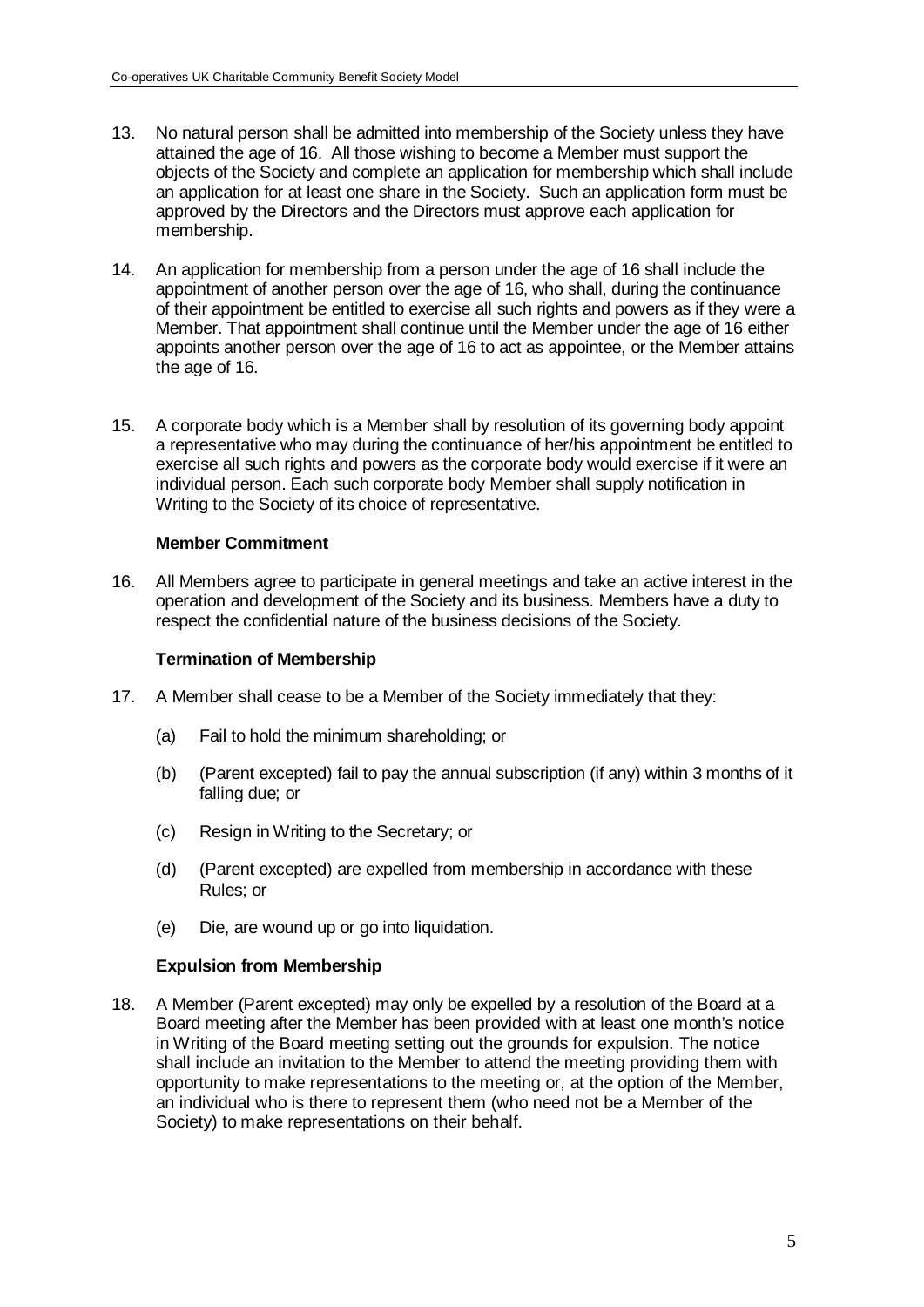19. At the Board meeting called to consider the expulsion, the Board shall consider the evidence presented. If the Member fails to attend the meeting, it may proceed in the Member's absence.

# **PROCEEDINGS ON DEATH OR BANKRUPTCY OF A MEMBER**

20. In accordance with section 37 of the Act, a Member may nominate one or more persons to whom property which that Member holds in the Society may be transferred on death. On receiving a satisfactory proof of death of a Member who has made a nomination the Society shall, in accordance with the Act, either transfer or pay the full value of the property comprised in the nomination to the individual or individuals entitled thereunder. Any property held by a Member who dies or becomes bankrupt which is not dealt with by nomination under this Rule shall be dealt with as follows:

Upon a claim being made by:

- (a) The personal representative of a deceased Member; or
- (b) The trustee in bankruptcy of a Member who is bankrupt; or
- (c) The Office Holder to any property in the Society belonging to such a Member,

the Society shall transfer or pay property to which the personal representative, trustee in bankruptcy or Office Holder has become entitled as that person may direct them.

21. A Member may in accordance with the Act nominate any individual or individuals to whom any of her/his property in the Society at the time of her/his death shall be transferred, but such nomination shall only be valid to the extent of the amount for the time being allowed in the Act. On receiving a satisfactory proof of death of a Member who has made a nomination the Society shall, in accordance with the Act, either transfer or pay the full value of the property comprised in the nomination to the individual or individuals entitled thereunder.

# **SHARE CAPITAL**

#### **Withdrawable Shares**

- 22. The Society may issue withdrawable which shall be of the nominal value of £100. Application for such shares shall be made to the Board of the Society who shall allot to Members, upon their admission, the share or shares applied for. The minimum shareholding required of a Member shall be defined as such number of fully paid shares as the Board may determine subject to the Act, or as may be required by a particular offer of shares, or, failing such determination or requirement, shall be one share. The maximum shareholding required of a Member shall be defined as such number of fully paid shares as the Board may determine subject to the Act, or as may be required by a particular offer of shares. Shares shall be paid for in full on allotment.
- 23. A Member may apply for shares in tranches of shares which are smaller in number than the minimum shareholding, provided that any Member who does not achieve the minimum shareholding within 12 months of their first payment may, at the discretion of the Board, cease to be a Member. Any person ceasing to be a Member under this rule shall have the value of their shares as at the date on which they ceased to be a Member returned to them and the relevant shares shall be cancelled.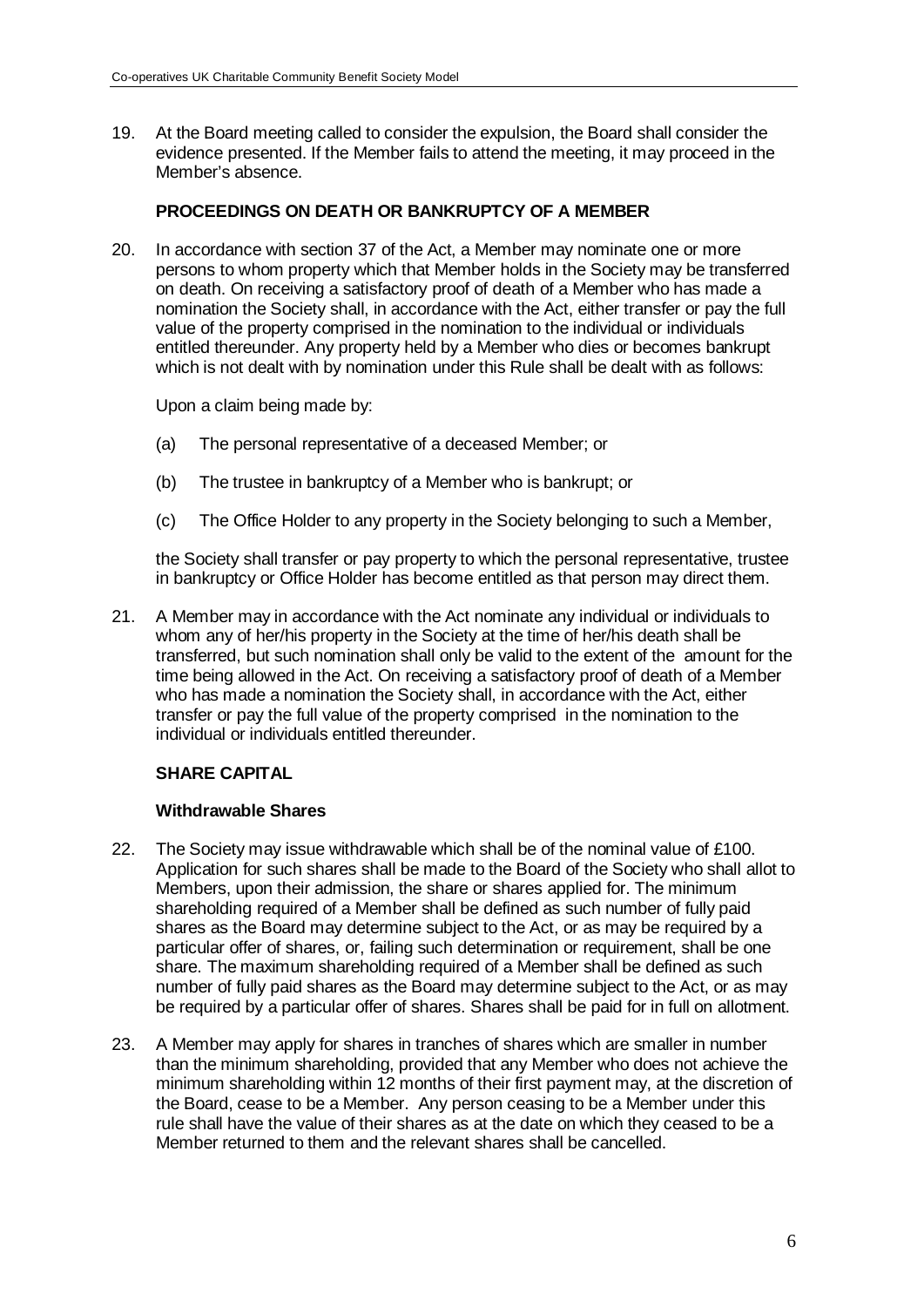- 24. Shares issued as withdrawable shares shall be withdrawable only in accordance with the provisions of these Rules. Shares shall be non-Transferable except:
	- (a) On death or bankruptcy; or
	- (b) (in the case of an unincorporated organisation or partnership), on a change of nominee(s) and only to the new nominee(s).

#### **Withdrawal of share capital**

- 25. Shares issued as withdrawable shares may be withdrawn by Members upon giving three months' notice to the Society (though the Board retain sole discretion to return money paid for them), provided that:
	- (a) All withdrawals shall be paid in the order in which the notices were received by the Society;
	- (b) A Member shall not be entitled to withdraw shares which would leave them with less than the minimum shareholding, unless they intend to terminate their membership of the Society;
	- (c) The Board may waive the notice required for a withdrawal and may direct payment to be made without notice or on such shorter notice as they consider fit;
	- (d) The Board may, at their sole discretion, suspend the right to withdraw either wholly or partially and either indefinitely or for a fixed period. The suspension shall extend and apply to all notices of withdrawal which have been received and remain unpaid at the time the Board suspends the right to withdraw. Where the suspension is for a fixed period, such period may be extended from time to time by the Board;
	- (e) During any period when the right of withdrawal has been suspended under the provision immediately above, the shares of deceased Members may, if the Board agree, be withdrawn by their personal representatives upon giving such notice as the Board may require;
	- (f) The amount to be paid to a Member on withdrawal shall be the amount paid up or credited on the shares to be withdrawn, except where the shares are subject to a reduction in their value in accordance with the provisions of these Rules;
	- (g) At the discretion of the Board, interest shall be payable on any share in respect of which a notice of repayment has been given until the date of repayment.
- 26. Any share withdrawn in accordance with these Rules shall be cancelled.
- 27. Members may withdraw from the Society by withdrawing all their shares in the Society in accordance with these Rules or, if the right to withdraw has been suspended, by surrendering all their shares to the Society. Upon such surrender the Board may at their discretion pay to the withdrawing Member the amount paid up or credited on the shares surrendered.
- 28. If a Member who is required to withdraw from membership under these Rules is unable to transfer their shares and the right to withdraw shares has been suspended,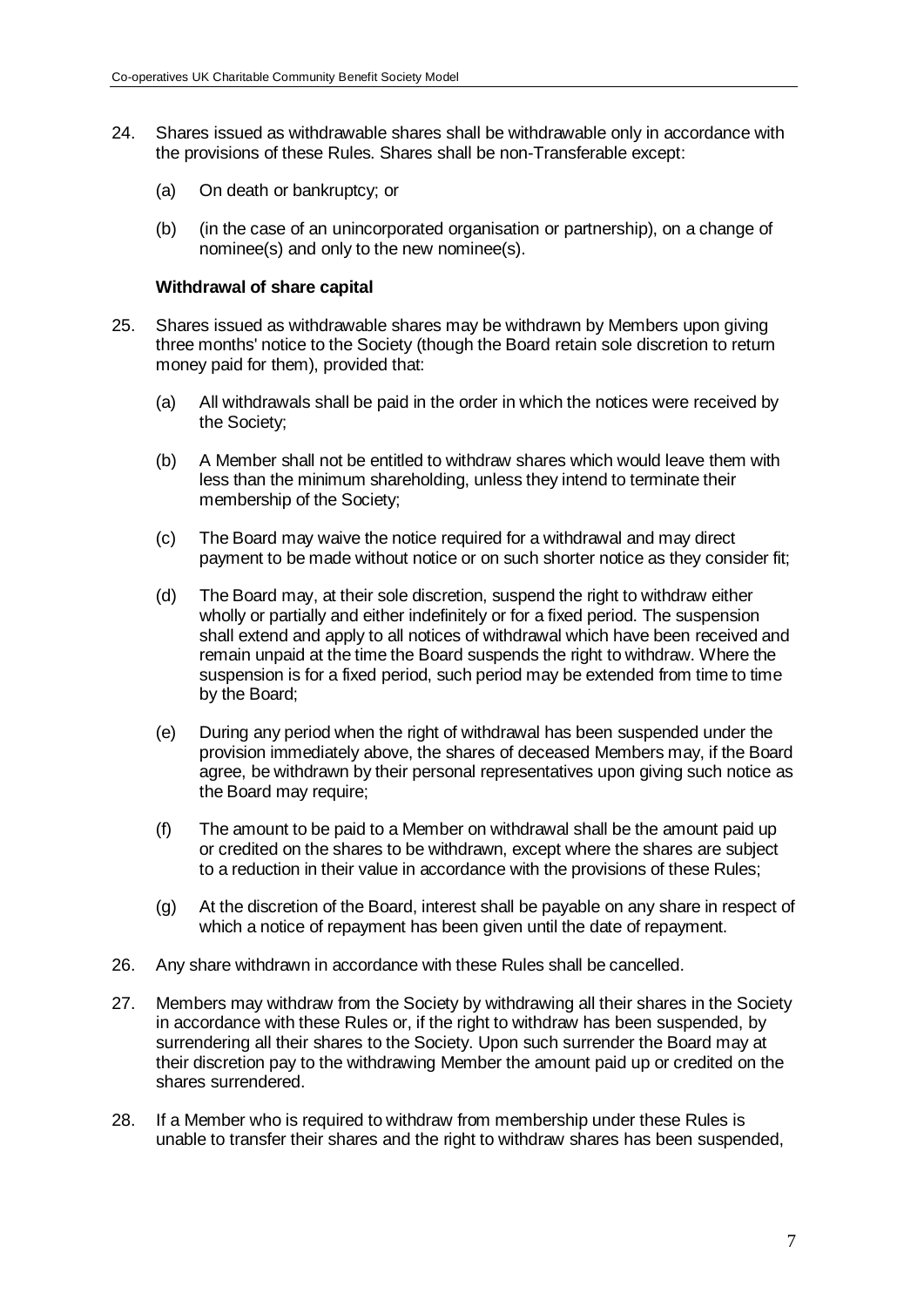then the nominal value of their share capital shall be converted into loan stock upon such terms as may be agreed between the Board and the Member, or their personal representative or trustee in bankruptcy, provided that such agreement shall require the repayment of the loan within a period not exceeding three years.

29. The Society may deduct such reasonable sum to cover any administrative costs of withdrawal from the monies payable to a Member on the withdrawal of shares in the Society.

### **Reduction in Share Values**

30. If the Society's Auditors (or any independent qualified accountants appointed for this purpose by the Board) certify at any time that the aggregate of the Society's liabilities plus the amount of its issued share capital exceeds its assets, then (unless in the meantime the excess has been removed) the Board may determine that the amount of this excess, or part of it, shall be apportioned among the Members in proportion to (but not beyond) the amount of the nominal value of the shares paid up and held by each Member. This apportionment shall be based on the value of the shares paid up and held by each Member at the close of business on the date of such determination. The value of shares held by each Member shall be reduced accordingly for the purposes of withdrawal of shares, provided that the value of shares held by any Member shall not be reduced below the minimum shareholding as specified in these Rules.

#### **Lien on Shares and Right of Offset**

31. The Society shall have a lien on the shares of a Member for any debt due to it by the Member and may offset any sum standing to the Member's credit with the Society in or towards payment of such debt.

# **TRANSFERABLE SHARES**

- 32. The Society may issue Transferable Shares which shall be of the nominal value of £100, with such rights, restrictions and obligations as it may determine. Shares may be transferred only in accordance with the provisions of these Rules.
- 33. A Member can apply to transfer all or some of those shares to another Person using the form specified by the Society.
- 34. A transfer may not be made to a Person who does not qualify for membership of the Society under these Rules.
- 35. Any application to transfer shares must:
	- (a) Give details of the shares to be transferred.
	- (b) Be signed by the transferor or authorised by the transferor by Electronic Means approved by the Board.
	- (c) Be signed, by the transferee or authorised by the transferee by Electronic Means, approved by the Board to indicate their acceptance of any conditions attached to the shares.
	- (d) Be approved by the Board in their absolute discretion.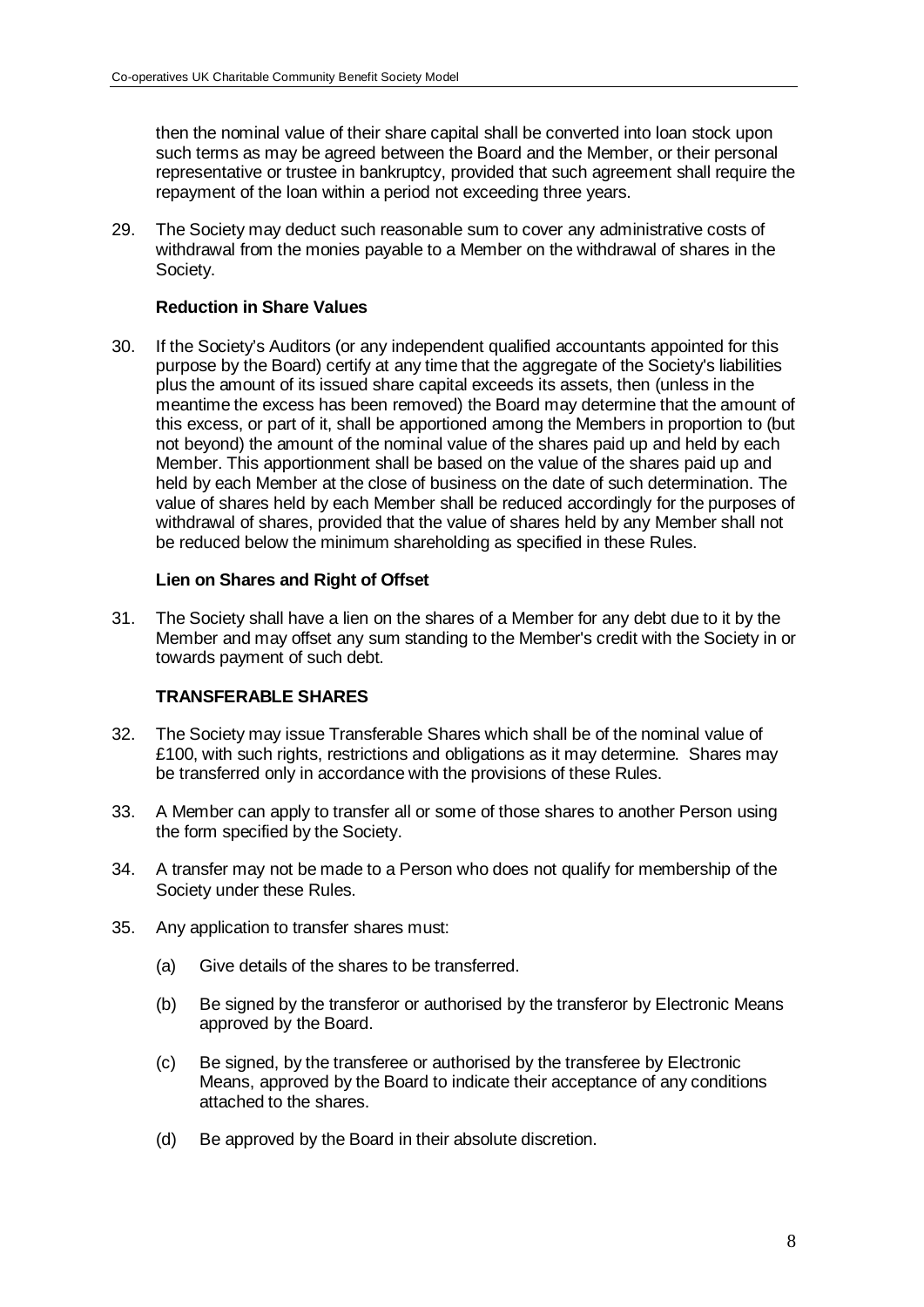- 36. Transferable shares may be redeemed at par provided either:
	- (a) The Society has trading surpluses that match or exceed the value of the Transferable Shares being redeemed; or
	- (b) The Directors believe, taking into account all of the Society's liabilities (including any contingent or prospective liabilities), and the Society's situation at the date of the transaction, that the Society will be able to pay its debts at the date of redemption and for a year after that date.
- 37. A record of every transfer shall be made in the register of Members and no transfer shall be valid until such entries are made.

#### **UNTRACED MEMBERS**

- 38. Where the Society has evidence that a Member no longer lives at the address shown in its register of Members "registered address", then subject to carrying out the following procedures, the Secretary may remove the name of such Member from the register of Members, and the Society may then cancel that Member's shares and forfeit to the Society the amount standing to the credit of such Member in the share register of the Society, together with any sum of money representing interest credited to the Member in the books of the Society in respect of their shares (together referred to as "credit accounts").
- 39. The procedures are as follows:
	- (a) The Secretary shall take all reasonable steps to establish whether there is a forwarding address, and if there is one, to contact the Member at the forwarding address with the information set out below.
	- (b) The Secretary shall cause advertisements to be posted conspicuously in all places of business of the Society to which Members have access, giving the following information:
		- (i) advising that the Society intends to, after a notice period of not less than two calendar months, revise its register of Members removing those Members no longer living at their registered address;
		- (ii) providing contact details, including via Electronic Means for any Person wishing to update their registered address, or to withdraw from membership of the Society

At the end of the notice period, the Secretary shall update the register of Members by removing those Members no longer residing at their registered address, cancelling their shares.

# **GENERAL MEETINGS**

- 40. The Society shall, within six months of the end of the financial year, hold a general meeting of the Members as its annual general meeting and shall specify the meeting as such in the notice calling it.
- 41. The business of an annual general meeting shall comprise, where appropriate: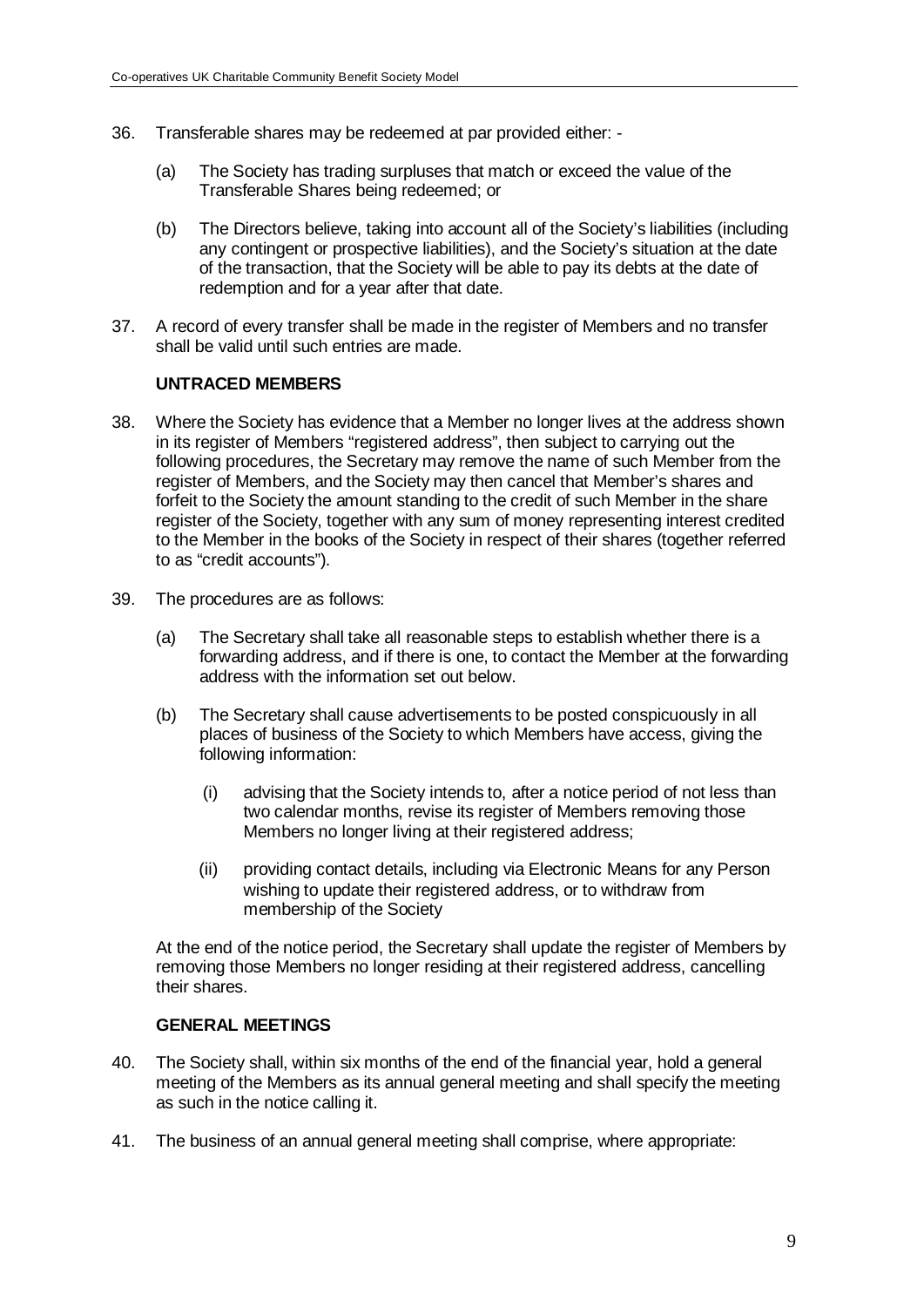- (a) The receipt of the accounts and balance sheet and of the reports of the Board and Auditor (if any);
- (b) The appointment of an Auditor, if required;
- (c) The election of the Board or the results of the election if held previously by ballot;
- (d) The application of profits;
- (e) The transaction of any other business included in the notice convening the meeting.

#### **Calling a General Meeting**

- 42. The Secretary, at the request of the Board of Directors, may convene a general meeting of the Society. The purpose of the general meeting shall be stated in the notice of the meeting.
- 43. The Board of Directors shall, upon an application received by an authorised signatory of the Parent or an application signed by one-tenth of the total number of Members, or 100 Members, whichever is the lesser, delivered to the registered office of the Society, convene a general meeting. The purpose of the general meeting shall be stated in the application for and notice of the meeting. No business other than that stated in the notice of the meeting shall be conducted at the meeting.
- 44. If within one month from the date of the receipt of the application the Board has not convened a general meeting to be held within six weeks of the application, the Parent if it made the original application or otherwise any three Members of the Society acting on behalf of the signatories to the original application may convene a general meeting, and shall be reimbursed by the Society for any costs incurred in convening such a meeting.

#### **Notices**

- 45. The Directors shall call the annual general meeting giving 14 Clear Days' notice to all Members. All other general meetings shall be convened with at least 14 Clear Days' notice but may be held at shorter notice if so agreed in Writing by 90% of the Members, which must include the agreement from the Parent..
- 46. Notices of meetings shall either be given to Members personally or sent to them at their Address or alternatively, if so agreed by the Society in general meeting, notices of general meetings may be displayed conspicuously at the registered office and in all other places of business of the Society to which Members have access. Notices shall specify the date, time and place at which the meeting is to be held, and the business which is to be transacted at that meeting. A general meeting shall not transact any business other than that specified in the notices calling the meeting.
- 47. A notice sent to a Member's Address shall be deemed to have been duly served 48 hours after its posting. The accidental omission to send any notice to or the non-receipt of any notice by any Person entitled to receive notice shall not invalidate the proceedings at the meeting.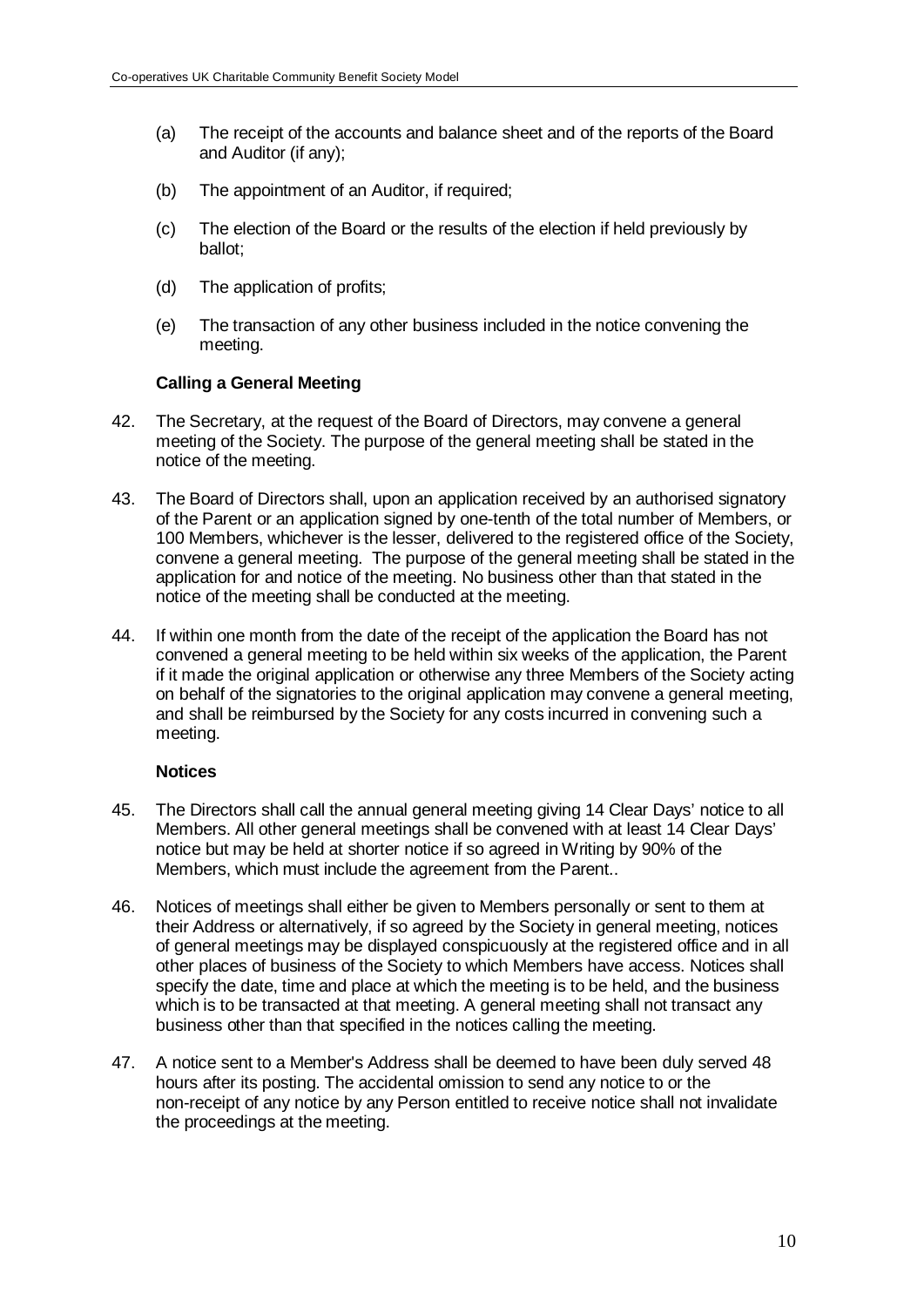- 48. All notices shall specify the date, time and place of the meeting along with the general nature of business to be conducted and any proposed resolutions.
- 49. If the Society has appointed an Auditor in accordance with these Rules they shall be entitled to attend general meetings of the Society and to receive all notices of and communications relating to any general meeting which any Member of the Society is entitled to receive. The Auditor shall be entitled to be heard at any meeting on any part of the business of the meeting which is of proper concern to an Auditor.

#### **Quorum**

50. No business shall be transacted at a general meeting unless a quorum of Members is present which must include the representative of the Parent and shall include those Members not present in Person. Unless amended by Extraordinary Resolution, a quorum shall be 3 Members or 2% of the membership, whichever is the greater

# **Chairing General Meetings**

51. The chairperson of the Society shall facilitate general meetings. If s/he is absent or unwilling to act at the time any meeting proceeds to business then the Members present shall choose one of their number to be the chairperson for that meeting.

# **Attendance and Speaking at General Meetings**

- 52. A Member is able to exercise the right to speak at a general meeting and is deemed to be in attendance when that Person is in a position to communicate to all those attending the meeting. The Directors may make whatever arrangements they consider appropriate to enable those attending a general meeting to exercise their rights to speak or vote at it including by Electronic Means. In determining attendance at a general meeting, it is immaterial whether any two or more Members attending are in the same place as each other, provided that they are able to communicate with each other.
- 53. The chairperson of the meeting may permit other persons who are not Members of the Society to attend and speak at general meetings, without granting any voting rights.

# **Voting Representative**

- 54. A Voting Representative may be appointed by a Member to represent them at a general meeting and may speak and vote on behalf of the Member. A Voting Representative need not be a Member.
- 55. In order to appoint a Voting Representative, the Member should provide a valid appointment, in Writing, to the Board at least 2 clear days prior to the general meeting for which they are appointed. If the requirements in this rule are not met, the appointment shall not be valid and the Voting Representative shall not be entitled to attend or vote at the general meeting.
- 56. No person, other than the chair, may act as a Voting Representative for more than three Members.
- 57. Any question as to the validity of a Voting Representative shall be determined by the Chair of the relevant general meeting.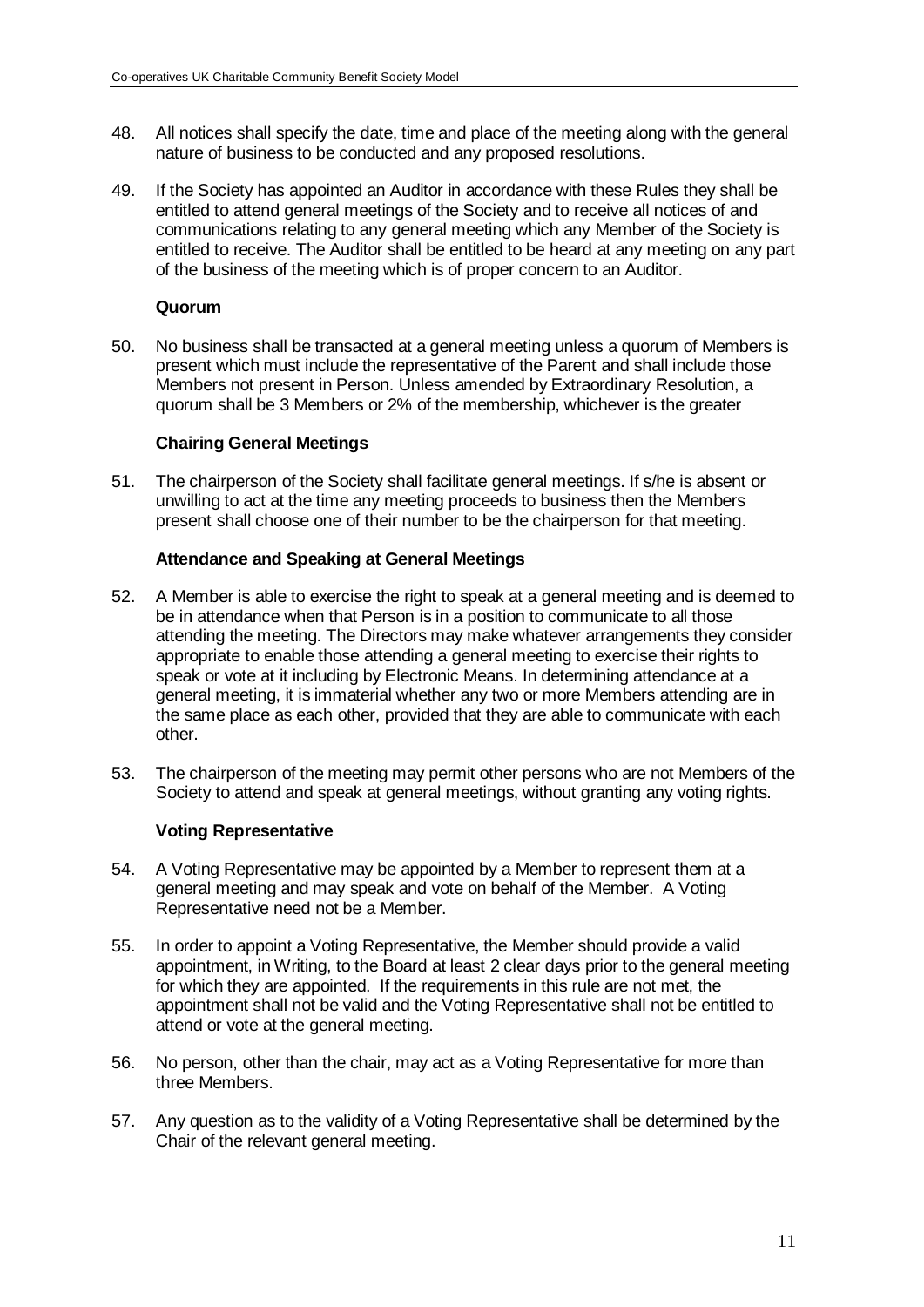58. A Voting Representative shall only act in accordance with the instructions given to them by the appointing Member, and if it is reasonably determined by the Chair of the relevant general meeting that a Voting Representative is acting outside those instructions, then the Chair has the right to prevent the Voting Representative from speaking or voting and may request that the Voting Representative leaves the relevant general meeting.

### **Adjournment**

- 59. If a quorum is not present within half an hour of the time the general meeting was due to commence, or if during a meeting a quorum ceases to be present, the chairperson must adjourn the meeting.
- 60. The chairperson of a general meeting may adjourn the meeting whilst a quorum is present if:
	- (a) The meeting consents to that adjournment; or
	- (b) It appears to the chairperson that an adjournment is necessary to protect the safety of any persons attending the meeting or to ensure that the business of the meeting is conducted in an orderly manner.
- 61. The chairperson must adjourn the meeting if directed to do so by the meeting.
- 62. When adjourning a meeting the chairperson must specify the date, time and place to which it will stand adjourned or that the meeting is to continue at a date, time and place to be fixed by the Directors.
- 63. If the meeting is adjourned for 14 days or more, at least 7 Clear Days' notice of the adjourned meeting shall be given in the same manner as the notice of the original meeting.
- 64. No business shall be transacted at an adjourned meeting other than business which could properly have been transacted at the meeting if the adjournment had not taken place.
- 65. If within half an hour of the time the adjourned meeting was due to commence a quorum is not present, the Members present shall constitute a quorum and shall carry out the business of the meeting.

# **Voting**

- 66. A resolution put to the vote at a general meeting shall be decided on a show of hands unless a paper ballot is demanded in accordance with these Rules. A declaration by the chairperson that a resolution has on a show of hands been carried or lost with an entry to that effect recorded in the minutes of the general meeting shall be conclusive evidence of the result. Proportions or numbers of votes in favour for or against need not be recorded.
- 67. In the case of an equality of votes, whether on a show of hands or a poll, the chairperson shall not have a second or casting vote and the resolution shall be deemed to have been lost.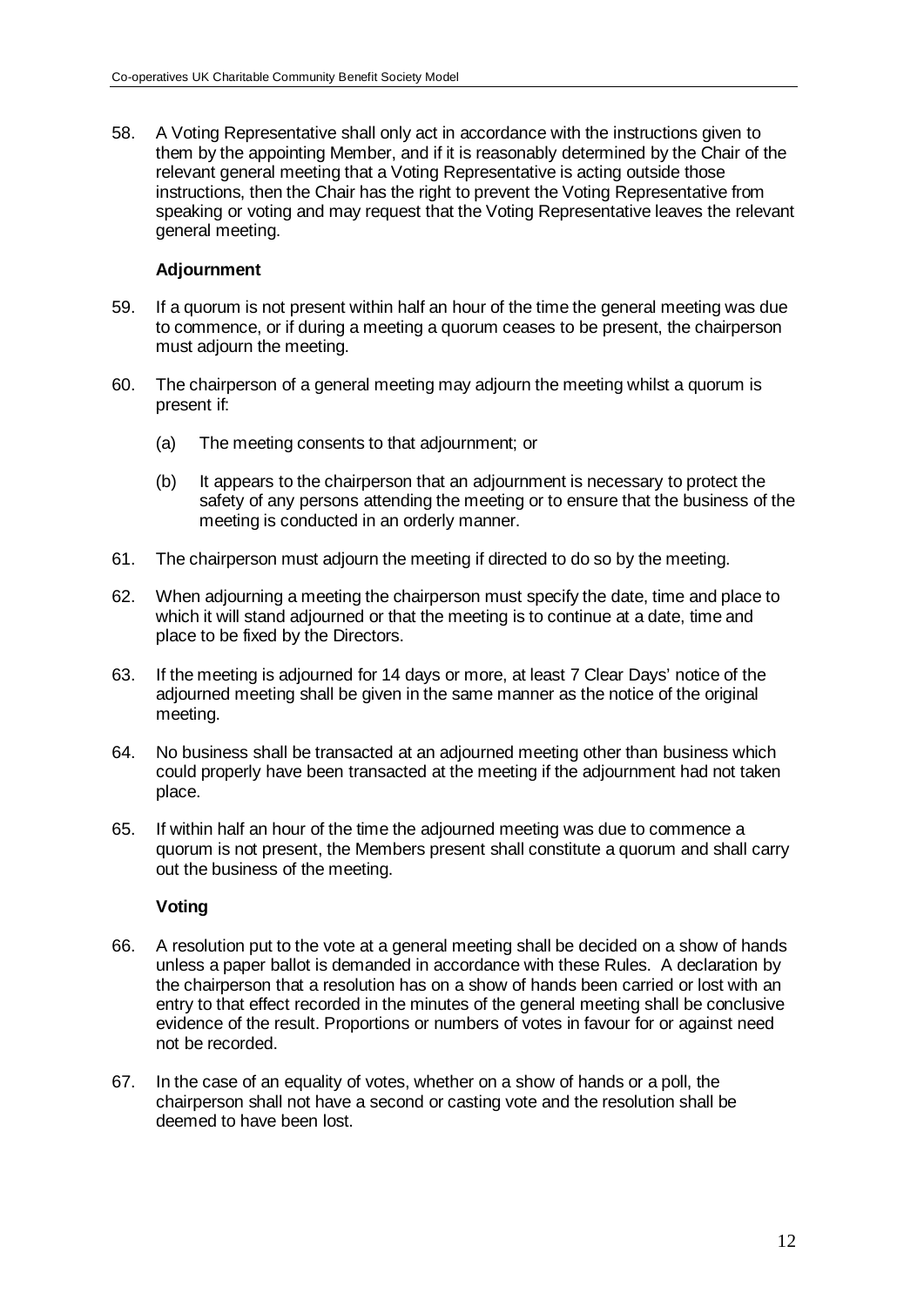# **Paper Ballot**

- 68. A paper ballot on a resolution may be demanded before or on the declaration of the result of the show of hands by the Parent or three Members at a general meeting.
- 69. If a paper ballot is duly demanded it shall be taken in such a manner as the chairperson directs.

### **VOTING**

- 70. A vote decided on a show of hands or by paper ballot shall be weighted as follows:
	- (a) each Member (other than the Parent) shall have one vote; and
	- (b) the Parent shall have a number of votes calculated using the relevant formula below:
		- (i) on a resolution which, to be passed as an ordinary resolution, requires a simple majority of votes cast in favour:  $X + 1$
		- (ii) on a resolution which, to be passed as an Extraordinary Resolution , requires at least 75% of votes cast in favour: X \* 3

Where "X" is the number of Members (other than the Parent) voting on the resolution.

#### **Resolutions**

- 71. Decisions at general meetings shall be made by passing resolutions:
	- (a) The following decisions must be made by Extraordinary Resolution:
		- (i) Decisions to expel Members;
		- (ii) Any amendment to the Society's Rules, provided that no amendment shall be made that would result in the Society ineligible to be a Charity in law;
		- (iii) The decision to wind up the Society.
	- (b) Decisions set out in these Rules required to be passed by special resolution must be passed in the way required by the Act.
- 72. An Extraordinary Resolution is one passed by a majority of not less than 75% of votes cast at a general meeting and an ordinary resolution is one passed by a simple majority (51%) of votes cast.

Unless the Act specifically requires a special resolution to be passed at a general meeting, an Extraordinary or ordinary resolution may be passed as a written resolution. A written resolution may consist of several identical Documents signed by one or more Members.

# **DIRECTORS**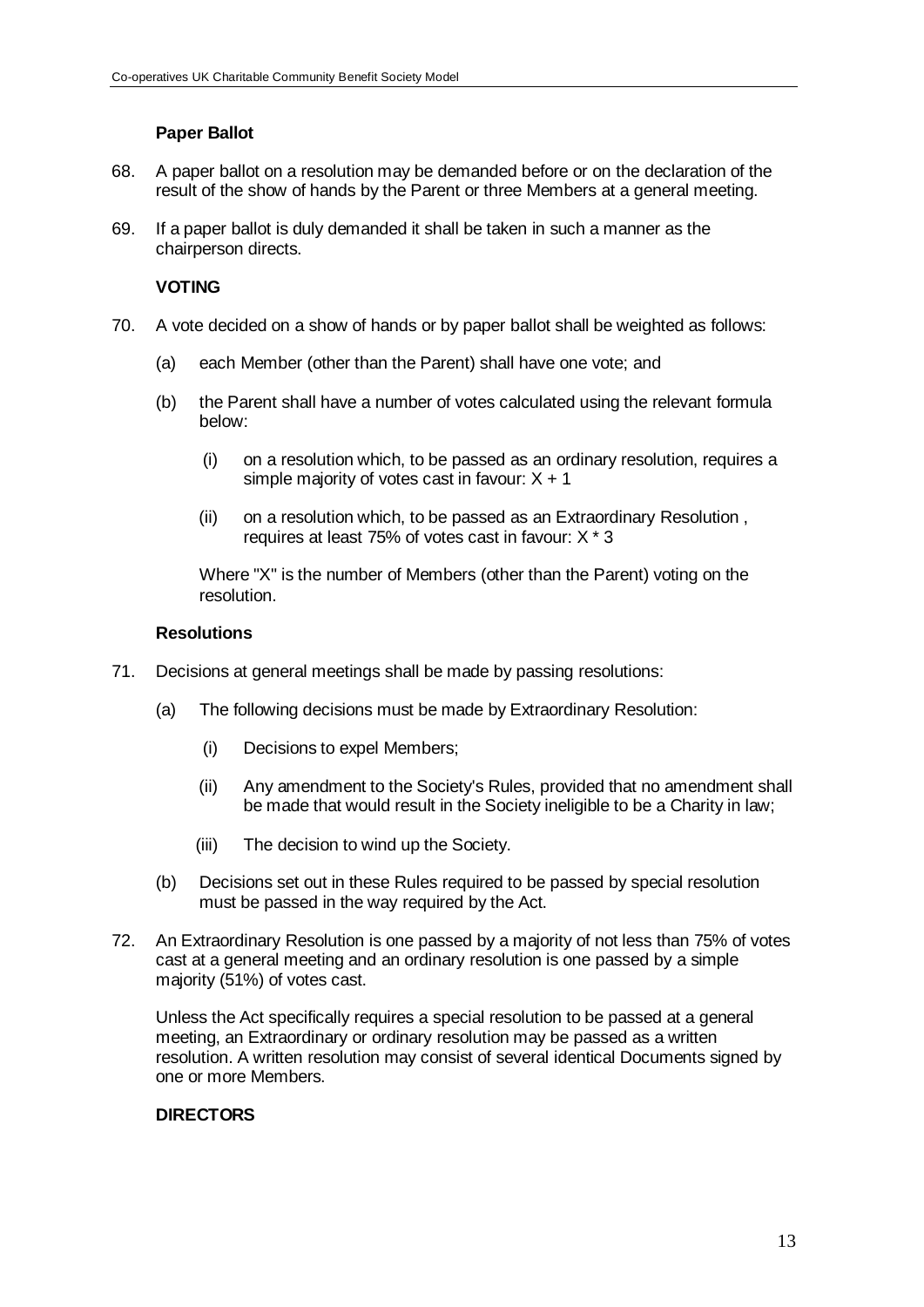- 73. The Society shall have a Board of Directors comprising not less than three Directors.
- 74. The initial Directors of the Society from registration until the first annual general meeting shall be appointed by the Founder Members.
- 75. Only persons who are aged 18 years or more may serve on the Board of Directors.
- 76. Directors may not derive benefits from the Society other than as permitted in these Rules.
- 77. The composition of the Board shall be as follows:
	- (a) Up to two-thirds of the Board elected by and from the Society's Members;
	- (b) Up to one-third of the Board appointed by the Parent.

#### **Retirement Cycle**

78. At the first annual general meeting all Directors shall stand down. At every subsequent annual general meeting one-third of the elected Directors, or if their number is not a multiple of three then the number nearest to one-third, shall retire from office. The Directors to retire shall be the Directors who have been longest in office since their last election. Where Directors have held office for the same amount of time the Directors to retire shall be decided by lot. A retiring Director shall be eligible for re-election.

#### **Co-option of Directors**

- 79. In addition the Board of Directors may co-opt up to two external independent Directors who need not be Members and are selected for their particular skills and/or experience. Such external independent Directors shall serve a fixed period determined by the Board of Directors at the time of the co-option, subject to a review at least every 12 months. External independent Directors may be removed from office at any time by a resolution of the Board of Directors.
- 80. Should a casual vacancy occur among those Directors elected to the Board, the Board may fill that vacancy by co-option of any Member of the Society, who shall only hold office until the next annual general meeting.

# **Powers and Duties of the Board of Directors**

- 81. The business of the Society shall be managed by the Board which may exercise all such powers of the Society as may be exercised and done by the Society and as are not by statute or by these Rules required to be exercised or done by the Society in general meeting.
- 82. All decisions made by a meeting of the Board of Directors or by any person acting as a Director shall remain valid even if it is later discovered that there was some defect in the Director's appointment or that the individual had previously been disqualified from acting as a Director.
- 83. All cheques, promissory notes, drafts, bills of exchange and other negotiable instruments, and all receipts for monies paid to the Society shall be signed, drawn,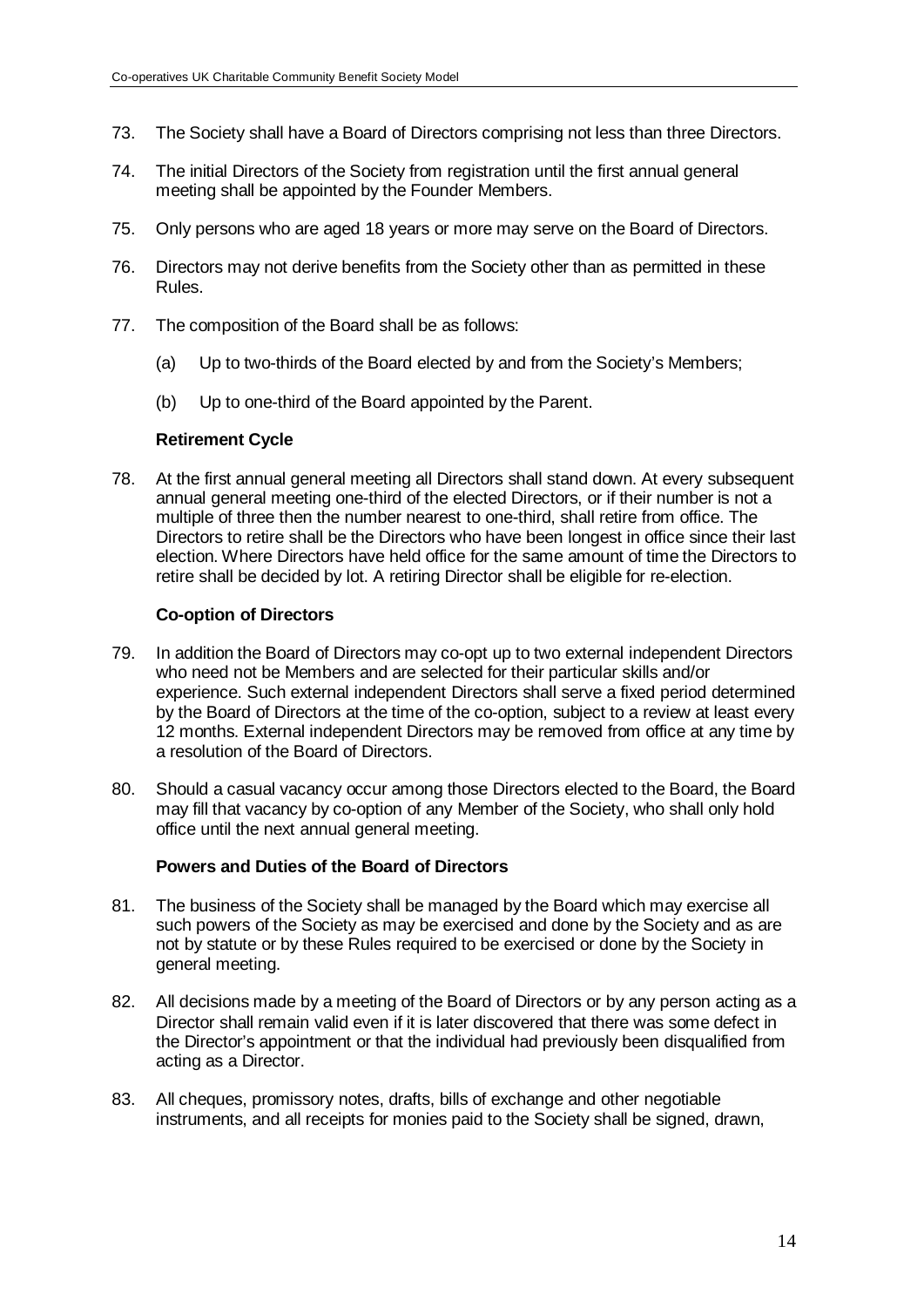accepted, endorsed, or otherwise executed in such manner as the Board shall from time to time direct.

- 84. Without prejudice to its general powers, the Board may exercise all the powers of the Society to borrow money and to mortgage or charge its undertaking and property or any part of it and to issue debentures and other securities whether outright or as security for any debt, liability or obligation of the Society or of any third party.
- 85. No Regulation made by the Society in general meeting shall invalidate any prior act of the Board which would have been valid had that Regulation not been made.
- 86. Any ultra vires action by the Board may be ratified by the Society by a special resolution passed in the way required by s44 of the Act. A separate special resolution must be passed in the same way should the Society wish to relieve a Director from any liability incurred as a result of a breach of duty arising from the Society acting outside its powers

#### **Delegation**

- 87. Subject to these Rules, the Directors may delegate any of the powers which are conferred on them under these Rules to any Person or committee consisting of Members of the Society, by such means, to such an extent, in relation to such matters and on such terms and conditions as they think fit.
- 88. The Directors may specify that any such delegation may authorise further delegation of the powers by any Person to whom they are delegated.
- 89. The Directors may revoke any delegation in whole or in part or alter any terms and conditions.

#### **Sub-Committees**

- 90. A sub-committee acting within the delegated authority of the Board must follow procedures which are based as far as they are applicable on those provisions of these Rules which govern the taking of decisions by Directors.
- 91. The Directors may make Regulations for all or any sub-committees, provided that such Regulations are not inconsistent with these Rules.
- 92. All acts and proceedings of any sub-committee must be fully and promptly reported to the Directors.

# **PROCEEDINGS OF THE BOARD OF DIRECTORS**

#### **Calling a Meeting of the Board of Directors**

93. Any Director may, and the Secretary on the requisition of a Director shall, call a meeting of the Board of Directors by giving reasonable notice of the meeting to all Directors. Notice of any meeting of the Board of Directors must be in Writing and indicate the date, time and place of the meeting and, if the Directors participating in the meeting will not be in the same place, how they will communicate with each other. The Board may unanimously agree to hold a Board meeting at shorter notice.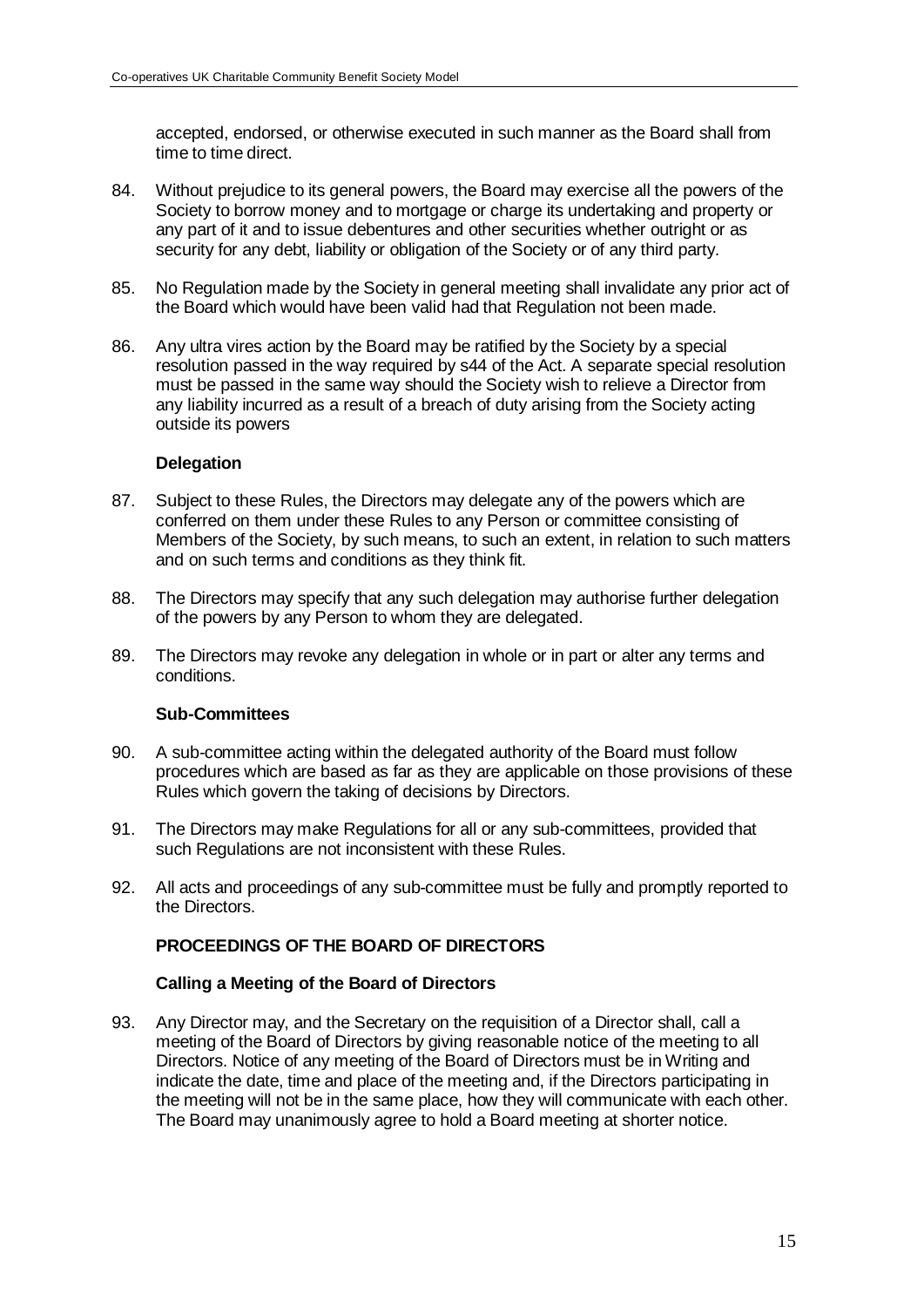# **Proceedings of a Meeting of the Board of Directors**

- 94. The Board of Directors may meet together for the despatch of business, adjourn and otherwise regulate their meetings as they think fit.
- 95. A Director is able to exercise the right to speak at a meeting of the Board of Directors and is deemed to be in attendance when that person is in a position to communicate to all those attending the meeting. The Directors may make whatever arrangements they consider appropriate to enable those attending a meeting of the Board of Directors to exercise their rights to speak or vote at it including by Electronic Means. In determining attendance at a meeting of the Board of Directors, it is immaterial whether any two or more Directors attending are in the same place as each other.
- 96. Questions arising at any meetings of the Board shall be decided by a majority of votes. In the case of an equality of votes the chairperson shall have a second or casting vote.
- 97. A written resolution, circulated to all Directors and signed by a simple majority (51%) of Directors, shall be valid and effective as if it had been passed at a Board meeting duly convened and held. A written resolution may consist of several identical Documents signed by one or more Directors.
- 98. The Board of Directors may, at its discretion, invite other persons to attend its meetings with or without speaking rights and without voting rights. Such attendees will not count toward the quorum.

#### **Quorum**

- 99. The quorum necessary for the transaction of business at a meeting of the Board of Directors shall be 50% of the Directors or 3 Directors, whichever is the greater and shall include those Directors not present in person.
- 100. If at any time the total number of Directors in office is less than the quorum required, the Directors are unable to take any decisions other than to appoint further Directors or to call a general meeting so as to enable the Members to appoint further Directors.

# **Chairing Board Meetings**

101. The chairperson shall facilitate meetings of the Board of Directors. If s/he is absent or unwilling to act at the time any meeting proceeds to business then the Directors present shall choose one of their number to be the chairperson for that meeting.

# **CONFLICTS OF INTERESTS AND CONFLICTS OF LOYALTIES**

# **Declaring Conflicts of Interest**

102. A Director must declare the nature and extent of any interest, direct or indirect, which s/he has in a proposed transaction or arrangement with the Society or in any transaction or arrangement entered into by the Society which has not previously been declared. A Director must absent him/herself from any discussions of the Board in which it is possible that a conflict will arise between his/her duty to act solely in the interests of the Society and any personal interest (including but not limited to any personal financial interest).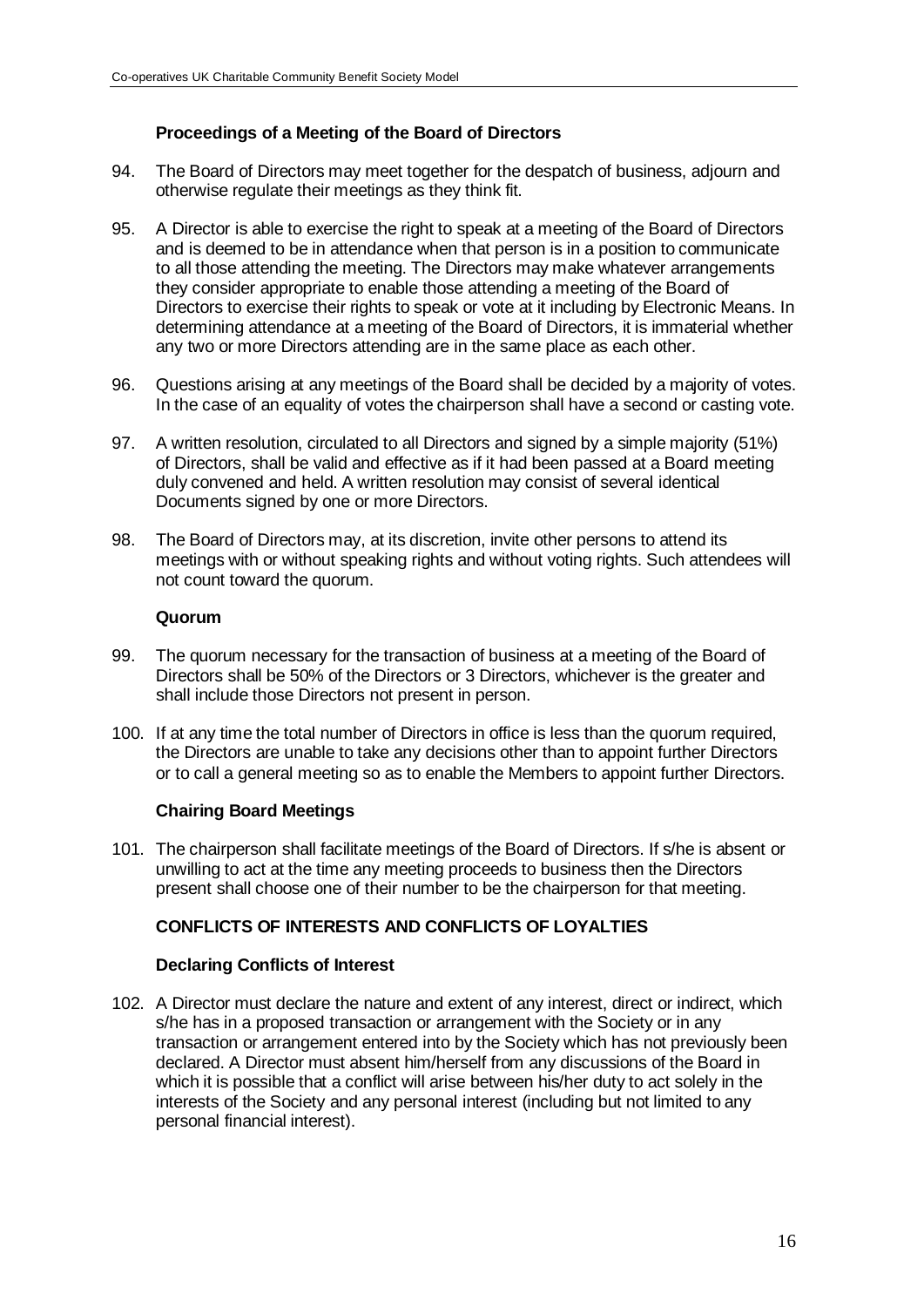# **Authorising Conflicts of Interest**

- 103. If a conflict of interest arises for a Director because of a duty of loyalty owed to another Person (and for the purposes of this rule only refers to such a conflict which does not involve a direct or indirect benefit of any nature to a Director or to a Connected Person), the unconflicted Directors may authorise such a conflict of interest where the following conditions apply:
	- (a) The conflicted Director is absent from the part of the meeting at which there is discussion of any arrangement or transaction affecting that other Person;
	- (b) The conflicted Director does not vote on any such matter and is not counted when considering whether a quorum of Directors is present at the meeting; and
	- (c) The unconflicted Directors consider it is in the best interests of the Society to authorise the conflict of interest in the circumstances applying.
- 104. A Director who is a Member of the Society is permitted to be part of the quorum, speak and vote at any Directors' meeting on any matter to do with interest on shares, provided that they declare an interest on that agenda item and the Conflicts of Interest and Conflicts of Loyalties provisions in these Rules shall not apply.

# **Permitted benefits to Directors and Members**

- 105. The property and funds of the Society must only be used for promoting the Objects and do not belong to the Members but:
	- (a) Members who are not Directors or Connected Persons may be employed by or enter into contracts with the Society and receive reasonable and proper payment or expenses for goods and services supplied.
	- (b) Subject to compliance with the rule entitled 'Conflicts of Interest' in these Rules, Members, Trustees and Connected Persons may be paid interest at a reasonable rate on money lent to the Society and be paid interest on shares subject to the 'Payment of Interest' rule in these Rules;
	- (c) Members, Trustees and Connected Persons may be paid a reasonable rent or hiring fee for property or equipment let or hired to the Society.
	- (d) Members, Trustees and Connected Persons may receive benefits from the Society in their capacity as a Beneficiary.
- 106. A Director must not receive any payment of money or other material benefit (whether directly or indirectly) from the Society, except:
	- (a) As permitted under the rule entitled 'Payment for supply of goods and/or services' in these Rules;
	- (b) Reimbursement of reasonable out of pocket expenses actually incurred in running the Society
	- (c) The benefit of indemnity insurance as permitted by the Charities Act;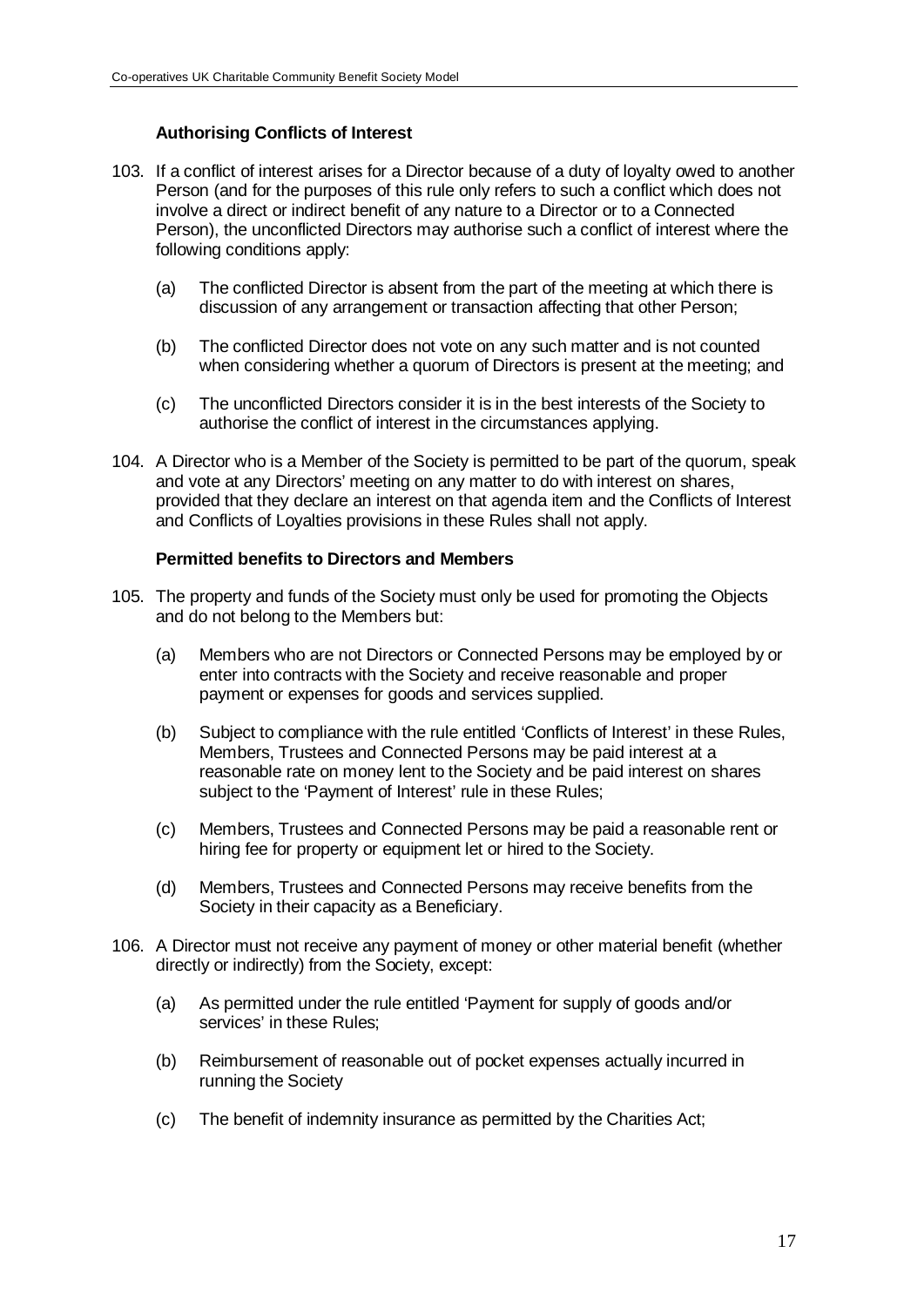- (d) An indemnity in respect of any liabilities properly incurred in running the Society (including the costs of a successful defence to criminal proceedings); and
- (e) Where authorised by the court or the Act.

#### **Payment for supply of goods and/or services**

- 107. Any Director or Connected Person may enter into a written contract with the Society, as permitted by the Charities Act, to supply goods and/or services in return for a payment or other material benefit but only if:
	- (a) The goods and/or services are actually required by the Society and the Directors decide that it is in the best interests of the Society to enter into such a contract;
	- (b) The nature and level of the remuneration is no more than is reasonable in relation to the value of the goods and/or services and is set in accordance with the Conflicts of Interest rules in these Rules; and
	- (c) No more than half of the Directors are parties to a contract in respect of goods and/or services in any financial year.

#### **Termination of a Director's Appointment**

- 108. A person ceases to be a Director of the Society as soon as:
	- (a) That person is removed from office by a resolution of the Board of Directors, where the person is a co-opted Director appointed for their particular skills and/or experience;
	- (b) The organisation they are representing removes their endorsement of them;
	- (c) The organisation they are representing ceases to exist;
	- (d) Where that person is an elected Director, that person ceases to be a Member of the Society;
	- (e) That person resigns from office in Writing to the Secretary of the Society, and such resignation has taken effect in accordance with its terms;
	- (f) That person is prohibited from being a Director by law;
	- (g) That person is disqualified from acting as a trustee by virtue of sections 178 and 179 of the Charities Act 2011 (or any statutory re-enactment or modification of those provisions);
	- (h) That person fails to meet the fit and proper person test under the Finance Act 2010 and/or refuses to sign a declaration, as required by the Society confirming that they are fit and proper person;
	- (i) A bankruptcy order is made against that person;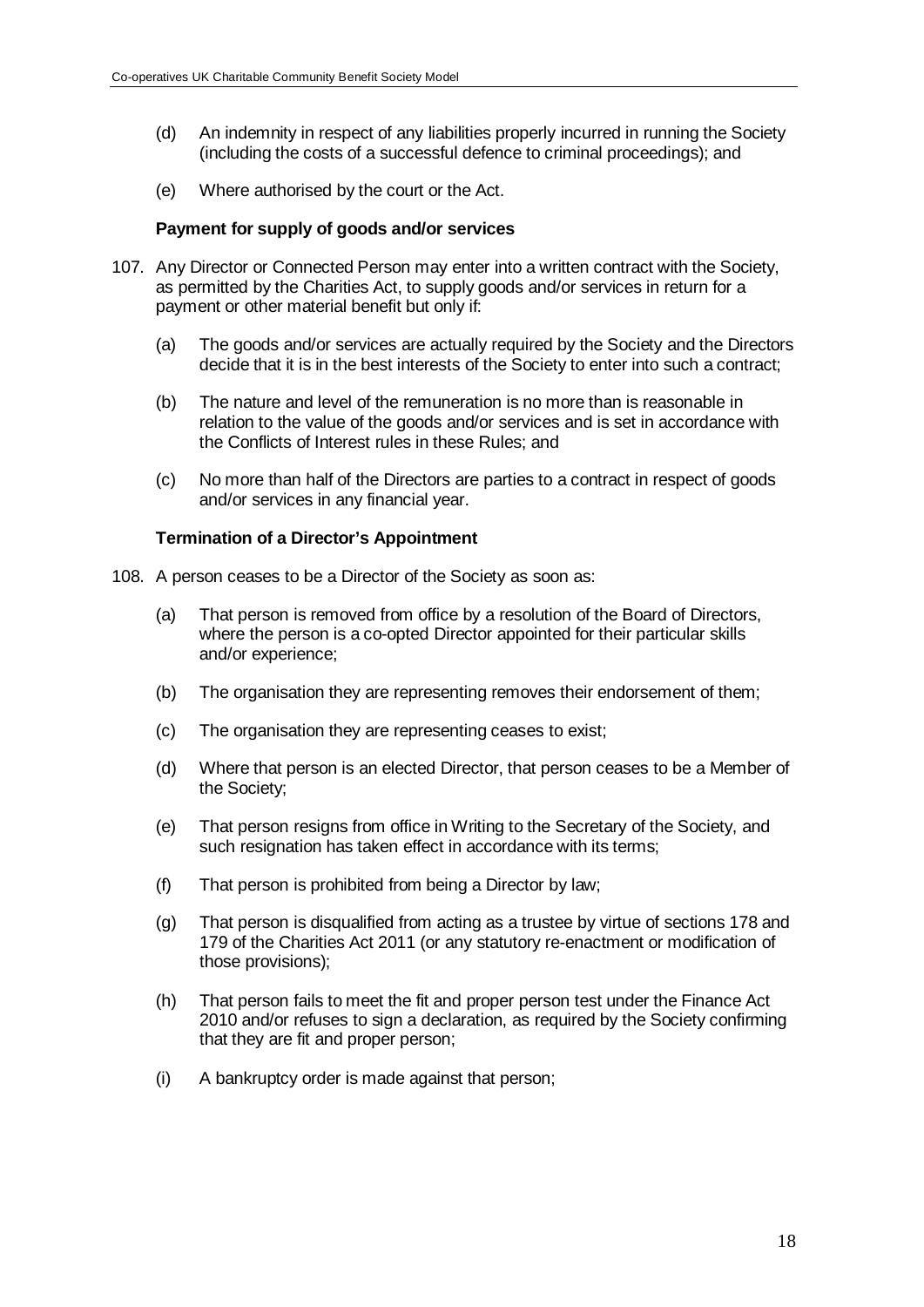(j) In the written opinion, given to the Society, of a registered medical practitioner treating that person, has become physically or mentally incapable of acting as a Director and may remain so for more than three months.

# **OFFICERS**

109. The Board shall elect from among their own number a chairperson and such other Officers as they may from time to time decide. These Officers shall have such duties and rights as may be bestowed on them by the Board or by law and any Officer appointed may be removed by the Board. A serving Officer who is not re-elected to the Board at the annual general meeting shall nevertheless continue in office until the first Board meeting following the annual general meeting.

# **SECRETARY**

- 110. The Board of Directors shall appoint a Secretary of the Society for such term and at such remuneration and upon such conditions as they think fit. Any Secretary so appointed may also be removed by them.
- 111. A provision of the Act or these Rules requiring or authorising a thing to be done by or to a Director and the Secretary shall not be satisfied by its being done by or to the same person acting in both capacities.

# **DISPUTES**

112. In the event of a dispute between the Society or its Board and a Member of the Society or a former Member, such dispute shall be referred to an independent arbitrator whose appointment is acceptable to both parties to the dispute or in the absence of agreement to be nominated by the Secretary General of Co-operatives UK (or any role or body that succeeds to its function). The decision of such an arbitrator shall be binding. In the event that a dispute cannot, for whatever reason, be concluded by reference to an arbitrator, the matter may be referred to the county court (or in Scotland, to the sheriff). Any Person bringing a dispute must, if so required, deposit with the Society a reasonable sum (not exceeding £100) to be determined by the Board. The arbitrator will decide how the costs of the arbitration will be paid and what should be done with the deposit.

# **REGULATIONS**

113. The Society in a general meeting, or the Board of Directors, may from time to time make, adopt and amend such Regulations in the form of bye-laws, standing orders, secondary rules or otherwise as they think fit for the management, conduct and regulation of the affairs of the Society and the proceedings and powers of the Board of Directors and sub-committees. Such Regulations (if any) shall be made available to Members. No Regulation shall be made which is inconsistent with these Rules or the Act. All Members of the Society and the Board of Directors shall be bound by such Regulations whether or not they have received a copy of them.

# **LIABILITY OF MEMBERS**

114. The liability of a Member is limited to the amount of their shareholding.

# **PAYMENT OF INTEREST ON SHARE CAPITAL**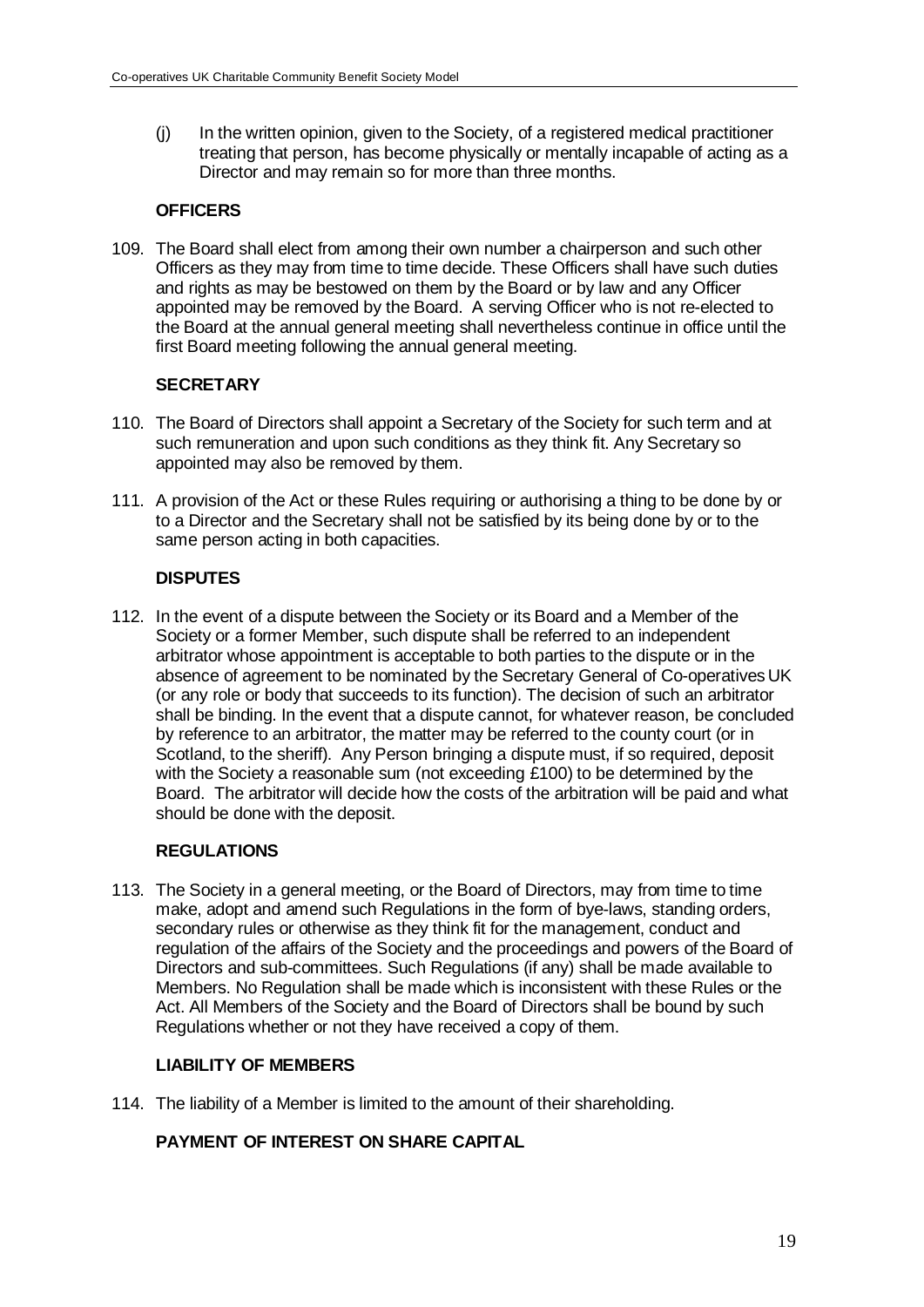- 115. In order to meet its obligation to carry on its business for the benefit of the community, the Society may raise share capital as required to carry out its objects, provided that:
	- (a) Any payment of interest on share capital shall not be more than is necessary in the opinion of the Board to obtain and retain the capital necessary to carry out the objects of the Society.
	- (b) The payment of interest on share capital shall only be permitted if the rate shall have been declared in advance of the period for which interest will become payable.
	- (c) The Board must be able to justify the rate of interest payable on share capital by reference to available commercial rates for borrowing.
	- (d) The rate of interest shall not be such that it is the motivation for a person to buy shares.
	- (e) The Board may suspend payments of interest temporarily or indefinitely by informing members of the suspension.
	- (f) In the accounts of the Society the payment of interest is an expense of the Society before its surplus is calculated.

#### **APPLICATION OF PROFITS**

116. The profits of the Society shall be applied solely towards the promotion of the Objects and do not belong to the Members.

### **AMALGAMATION, TRANSFER OF ENGAGEMENTS AND CONVERSION**

- 117. The Society may, by special resolution passed in the way required by section 111 of the Act, amalgamate with, or transfer its engagements to another registered society that holds charitable status. The Society may also accept a transfer of engagements and assets by a resolution of the Board or by general meeting.
- 118. The Society may, by a special resolution passed in a way required by section 113 of the Act, amalgamate with, or transfer its engagements to, or convert to a company that is a charity in law, subject to at least the same degree of restriction on the distribution of profits and assets as imposed on this Society by virtue of these Rules. In relation to calling a general meeting for the purpose of such resolution, the following provisions shall apply:
	- (a) The Society shall give to Members not less than two months' notice of the meeting;
	- (b) Notice of the meeting shall be posted in a prominent place at the registered office and at all trading premises of the Society to which Members have access;
	- (c) The notice shall be accompanied by a separate statement setting out for Members:
		- (i) the reasons for the proposal;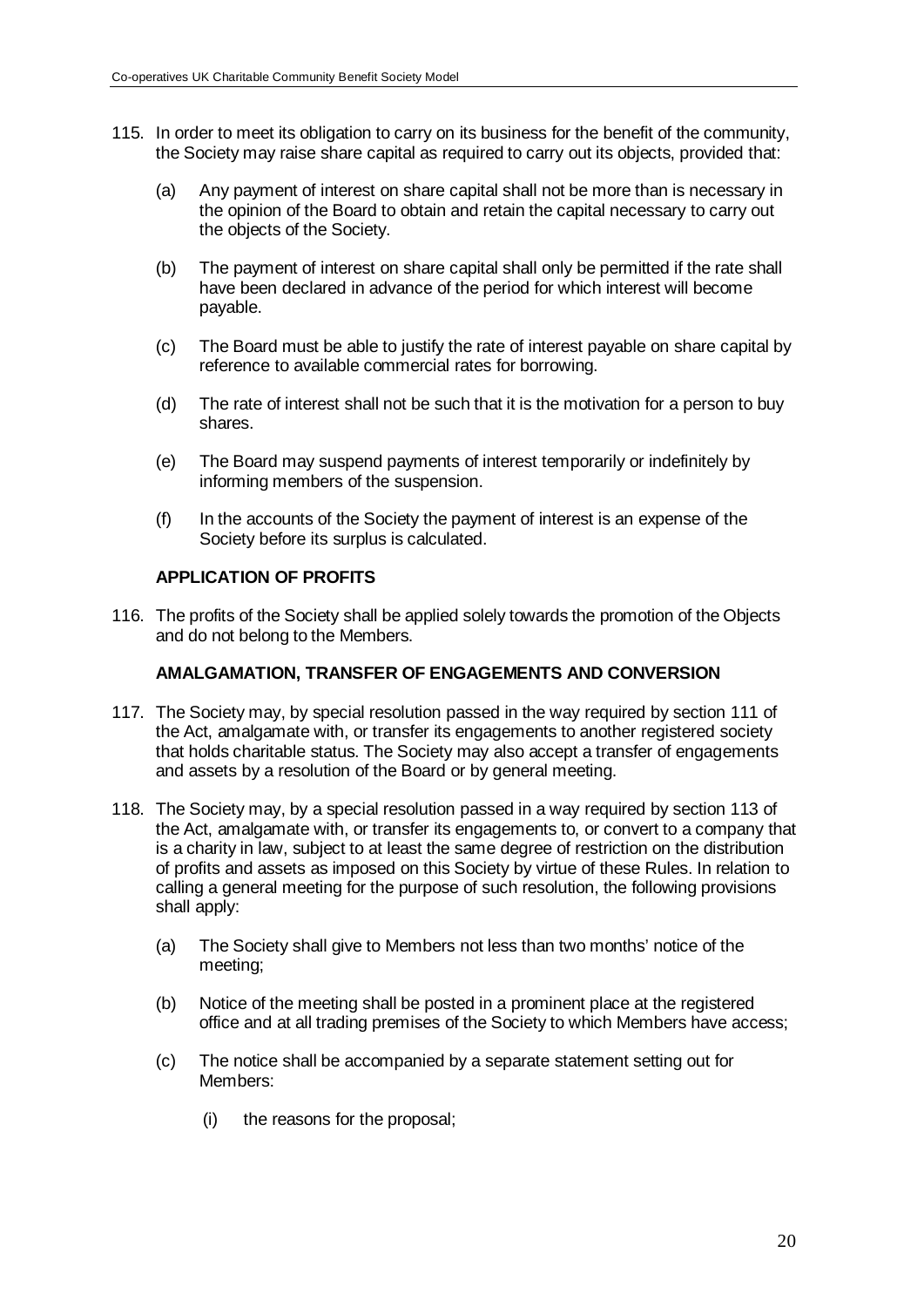- (ii) whether the proposal has the support of the Board of the Society;
- (iii) what alternative proposals have been considered, and whether they are viable;
- (iv) details of the number of shares in the Society held by Members of the Board, and Persons connected with them;
- (v) a recommendation by reputable independent financial advisors that the Members should support the proposal rather than any alternative proposal.
- (d) Where the separate statement is contained in another Document, information shall be provided in the notice specifying where Members can obtain a copy of the Document.

#### **DISSOLUTION**

- 119. The Society may be dissolved:
	- (a) In accordance with section 119 of the Act by an instrument of dissolution;
	- (b) In accordance with section 123 of the Act in pursuance of a winding up order or by a resolution made or passed as directed in regard to companies by the Insolvency Act 1986; or
	- (c) In accordance with section 125 of the Act, after administration an administrator issues a notice to dissolve the Society without prior winding-up.
- 120. If on the winding up or dissolution of the Society any of its assets remain to be disposed of after its liabilities are satisfied, these assets shall not be distributed among the members, but shall be transferred instead to some other Charity or charities having objects similar to or compatible with the Objects as may be decided by the Directors and recommended and approved by the Members in general meeting.

# **ADMINISTRATIVE ARRANGEMENTS**

#### **Means of Communication**

- 121. A Member may provide their consent to receive communications from the Society by Electronic Means.
- 122. A notice sent to a Director's Address shall be deemed to have been duly served 48 hours after its posting. A Director may agree with the Society that notices or Documents sent to her/him in a particular way are to be deemed to have been received within a specified time of their being sent, and for the specified time to be less than 48 hours.

#### **Seal**

123. If the Society has a seal, it shall only be used by the authority of the Board of Directors acting on behalf of the Society. Every instrument to which the seal shall be attached shall be signed by a Director and countersigned by a second Director or the Secretary.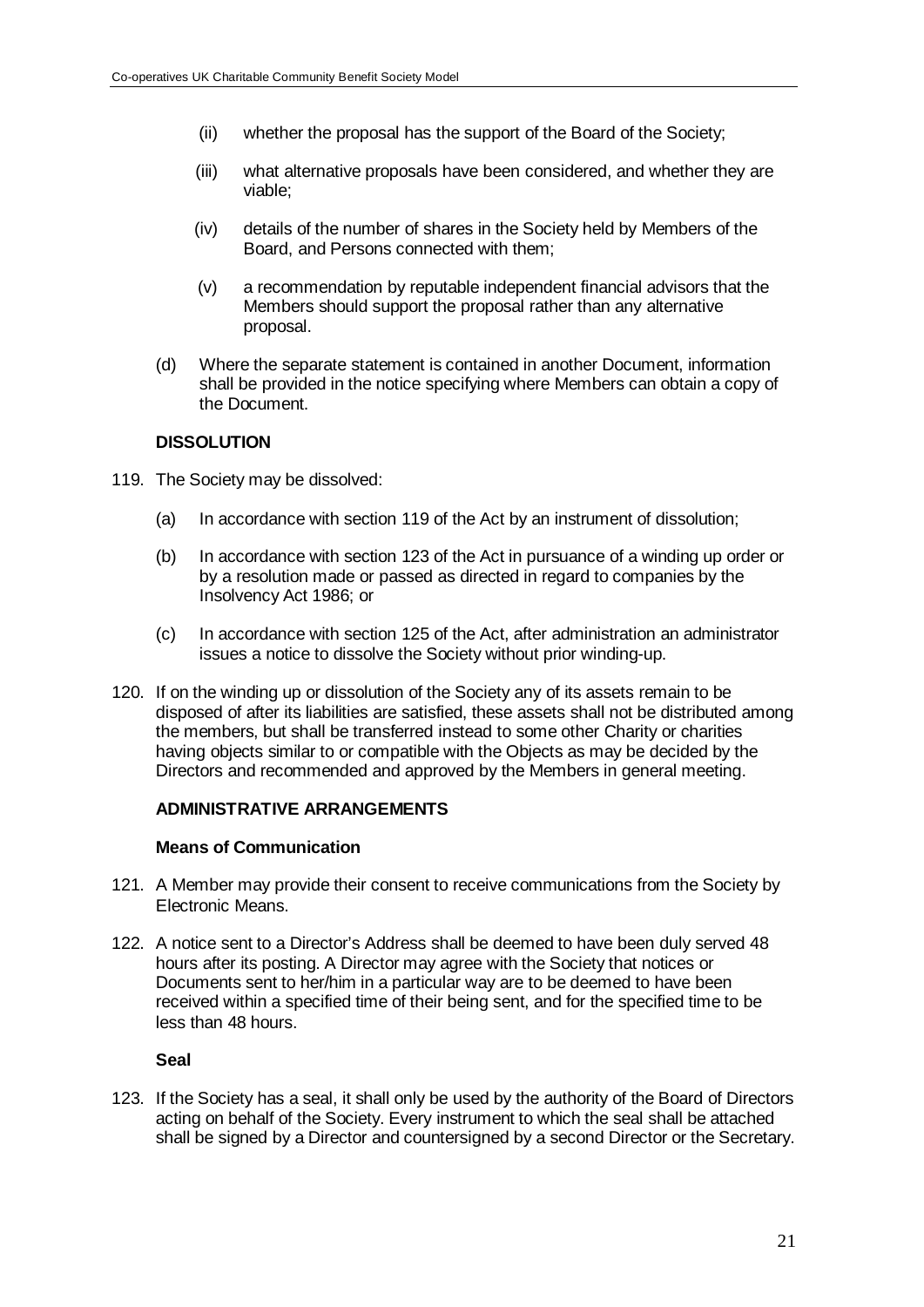# **Registers**

124. The Board of Directors shall ensure accurate registers are maintained which shall include a register of Members, a share register, register of Directors and a register of Officers.

#### **Register of Members**

125. The Board shall ensure that the register is maintained in accordance with the Act and that the particulars required by the Act are available for inspection and accessible without the need to disclose other particulars contained in the register.

#### **Register of Directors and Officers**

- 126. The Society shall maintain a register of Directors and Officers which shall include the following particulars:
	- (a) Name of the Director;
	- (b) Address of the Director;
	- (c) The date on which they assumed office;
	- (d) The date on which they vacated office; and
	- (e) The position held by a Director if s/he is also an Officer and the date on which the Director assumed and vacated her/his Officer position.

#### **Amendments to Rules**

127. Any of these Rules may be rescinded or amended, or a new rule made, by an Extraordinary Resolution passed either as a written resolution or at a general meeting of the Society called in accordance with these Rules. The notice of which shall include details of the changes to be proposed at that meeting. No amendment of these Rules is valid until registered with the Registrar in accordance with the Act and no amendment may be made that causes the Society to cease to be a Charity in law.

#### **Copies of the Society's Rules**

128. A copy of these Rules and any amendments made to them shall be given free of charge to every Member upon admission to membership and shall be provided to any other Person on demand and on payment of the statutory fee chargeable for the time being in force.

#### **Minutes**

- 129. The Society shall ensure that minutes are kept of all:
	- (a) Proceedings at general meetings of the Society; and
	- (b) Proceedings at meetings of the Board of Directors and its sub-committees which include names of the Directors present, decisions made and the reasons for those decisions.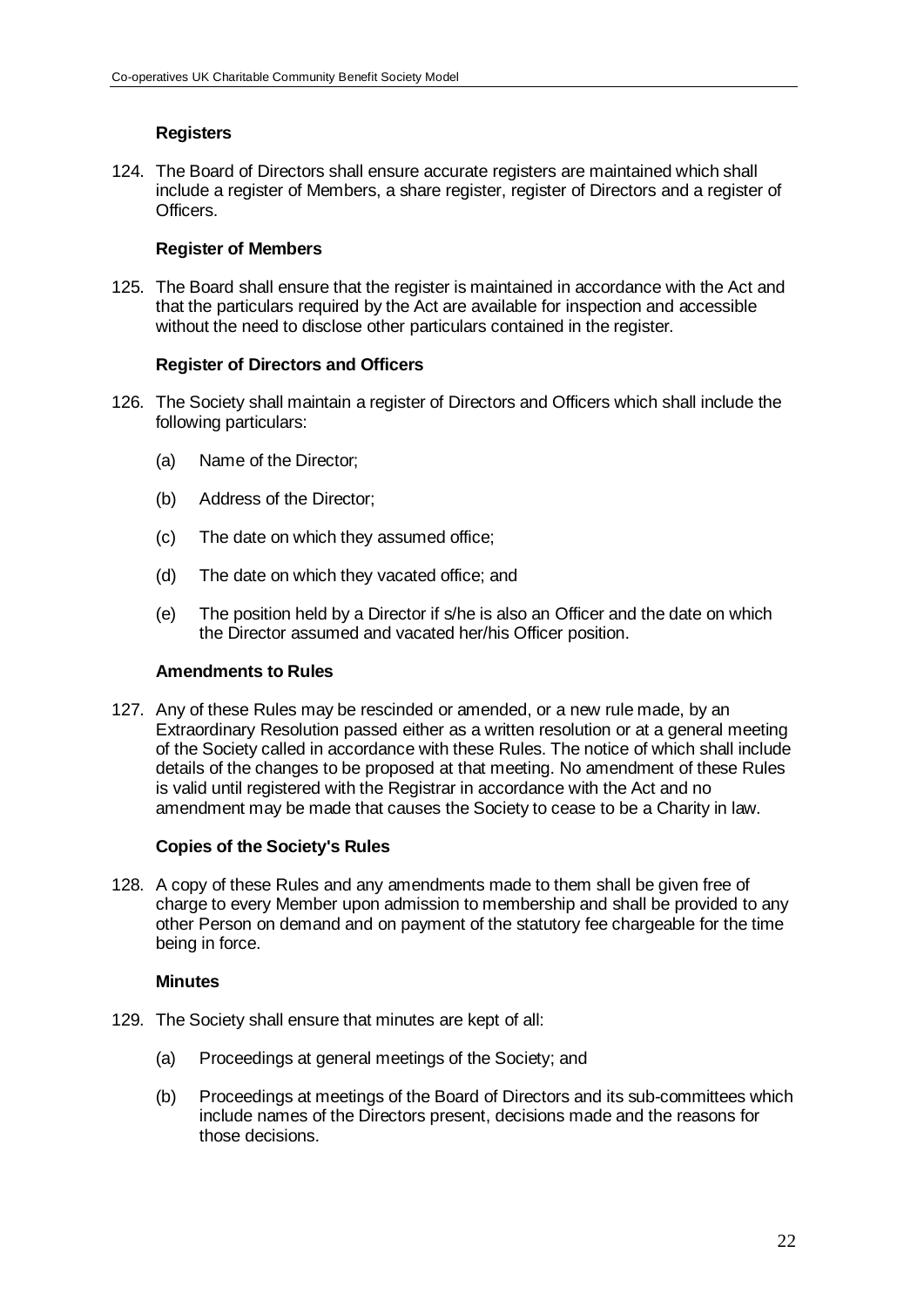# **Annual Return**

- 130. Every year and within the period prescribed by the Act, the Secretary shall send the annual return in the prescribed form to the Registrar. The annual return shall be accompanied by:
	- (a) A copy of the Auditor's report on the Society's accounts for the period covered by the annual return or a copy of such other report (if any) as is required by statute for such a period; and
	- (b) A copy of each balance sheet made during that period and report of the Auditor or other appropriate person as required by statute on that balance sheet.
- 131. The Society shall on demand supply free of charge to any Member or any person with an interest in the funds of the Society a copy of the latest annual return together with a copy of the Auditor's report on the accounts and balance sheet contained in the annual return and the Auditor's Report (if any).
- 132. The Society shall at all times keep a copy of the latest balance sheet of the Society together with a copy of the corresponding Auditor's report (if any) hung up in a conspicuous place at the registered office and displayed on the Society's website (if any).

#### **Audit**

- 133. Unless the Society meets the criteria set out in section 83(2) of the Act or may disapply the audit requirement in accordance with section 84 of the Act, the Board shall in each financial year appoint an Auditor as required by section 83(1) of the Act, to audit the Society's accounts and balance sheet for the year. This provision also applies if the Society is in its first financial year.
- 134. The following persons shall not be appointed as Auditor of the Society:
	- (a) An Officer or Employee of the Society;
	- (b) A person who is a partner or employee of, or who employs an Officer of, the Society.
- 135. The Board may appoint an Auditor to fill a casual vacancy occurring between general meetings.
- 136. An Auditor for the preceding financial year shall be re-appointed as Auditor of the Society for the current financial year unless:
	- (a) S/he has given notice in writing to the Secretary of his/her unwillingness to be re-appointed; or
	- (b) S/he is ineligible for appointment as Auditor of the Society for the current financial year; or
	- (c) S/he has ceased to act as Auditor of the Society by reason of incapacity.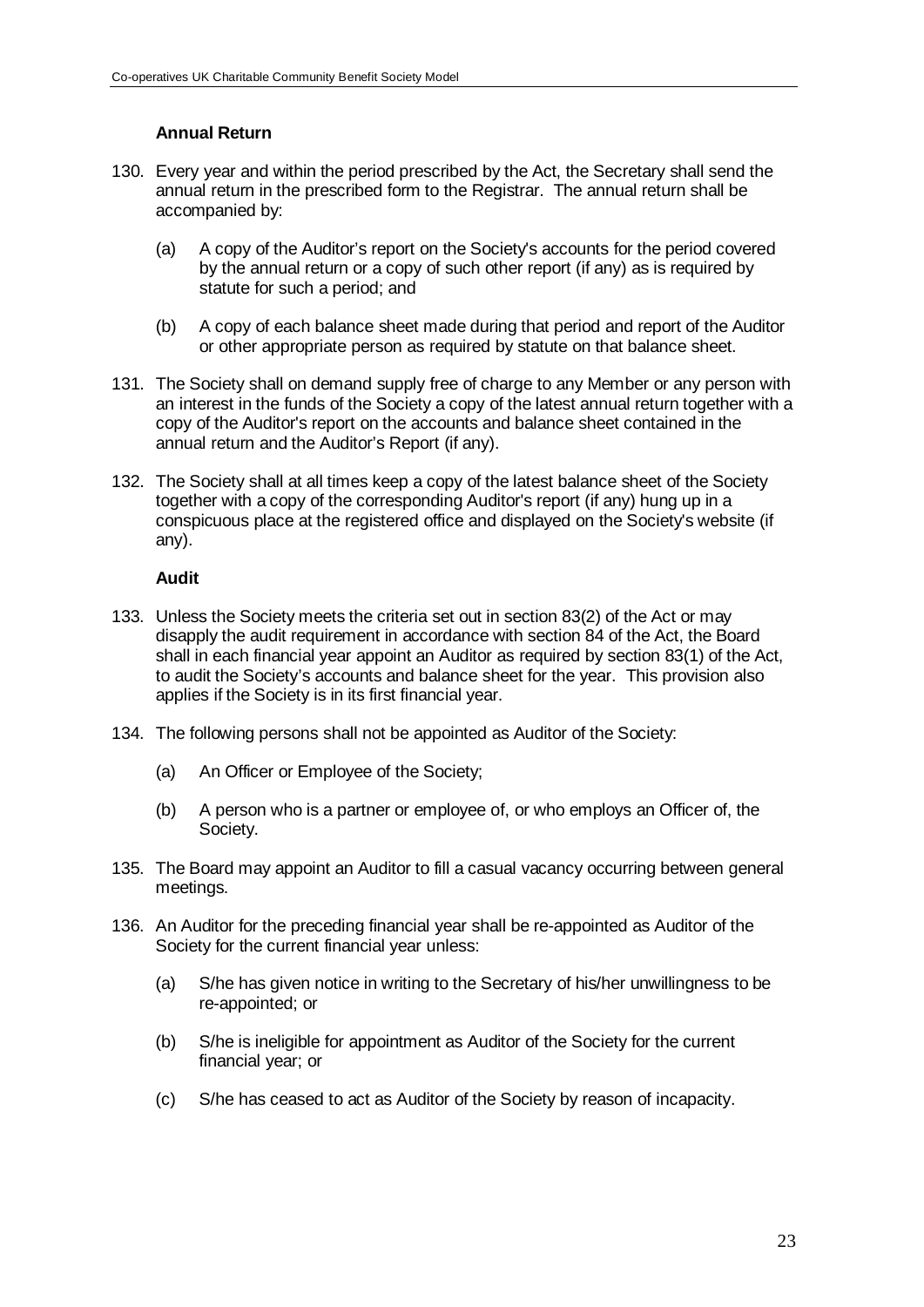137. Any ordinary resolution of a general meeting of the Society either to remove an Auditor from office or to appoint another person as Auditor shall not be effective unless notice of the proposed resolution has been given to the Society at least 28 days prior to the meeting at which the resolution is to be considered. At least 14 days' notice of such resolution must then be given to Members of the Society in the manner prescribed in these Rules and in Writing to the Auditor(s).

#### **Social Accounting and Reporting**

138. In addition to any financial accounts required by the Act, the Members may resolve to undertake an account of the activities of the Society which will endeavour to measure its social and environmental performance using whatever methodology the Members deem appropriate. Following the completion of such an account the Society shall report any findings to its Members and other stakeholders.

#### **Indemnity and Insurance**

- 139. Subject to the rule entitled 'Permitted benefits to Directors and Members' , any Director or former Director of the Society may be indemnified out of the Society's assets against:
	- (a) Any liability incurred by that Director in connection with any negligence, default, breach of duty or breach of trust in relation to the Society;
	- (b) Any liability incurred by that Director in connection with the activities of the Society;
	- (c) Any other liability incurred by that Director as an Officer of the Society in defending themselves successfully against any criminal or civil proceedings for breach of duty.
- 140. The above rule does not authorise any indemnity which would be prohibited or rendered void by any provision of law.
- 141. The Directors may decide to purchase and maintain insurance, at the expense of the Society, for the benefit of any Director or former Director of the Society in respect of any loss or liability to the extent permitted by the Charities Act.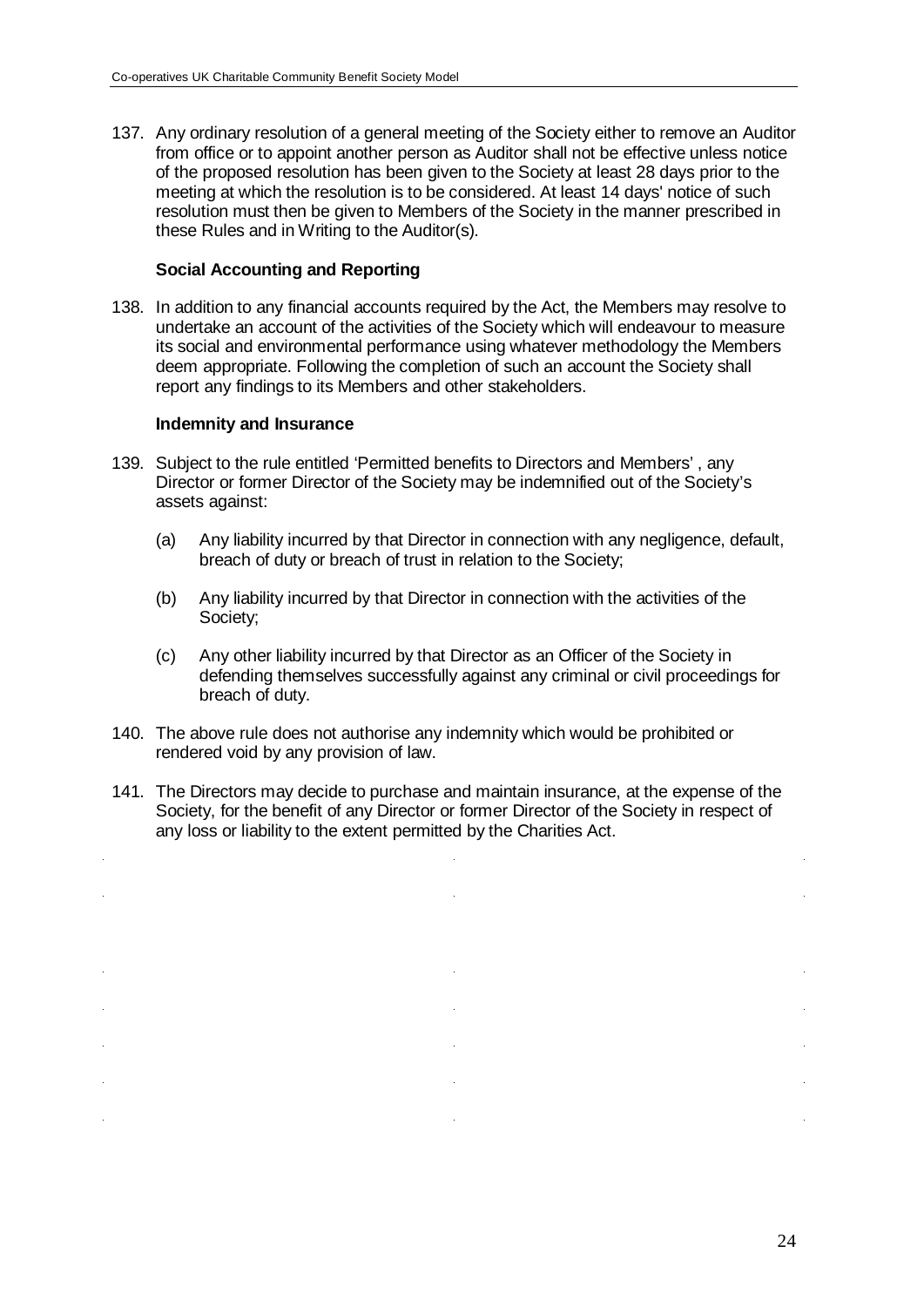| <b>Signatures of Founder Members</b>                                   | <b>Full Names of Founder Members in BLOCK</b><br><b>CAPITALS (no initials)</b> |  |
|------------------------------------------------------------------------|--------------------------------------------------------------------------------|--|
| $\mathbf{1}$ .<br>For and on behalf of The<br><b>Music Venue Trust</b> | <b>MUSIC VENUES TRUST</b>                                                      |  |
| 2.                                                                     | <b>MARK DAVYD</b>                                                              |  |
| Wrick<br>3.                                                            | <b>BEVERLEY WHITRICK</b>                                                       |  |
| <b>Signature of Secretary</b>                                          | <b>Full Name of Secretary in BLOCK CAPITALS</b><br>(no initials)               |  |
| 1.                                                                     | <b>BEVERLEY WHITRICK</b>                                                       |  |

- Accepted as a model by the Financial Conduct Authority 2017 v.1 -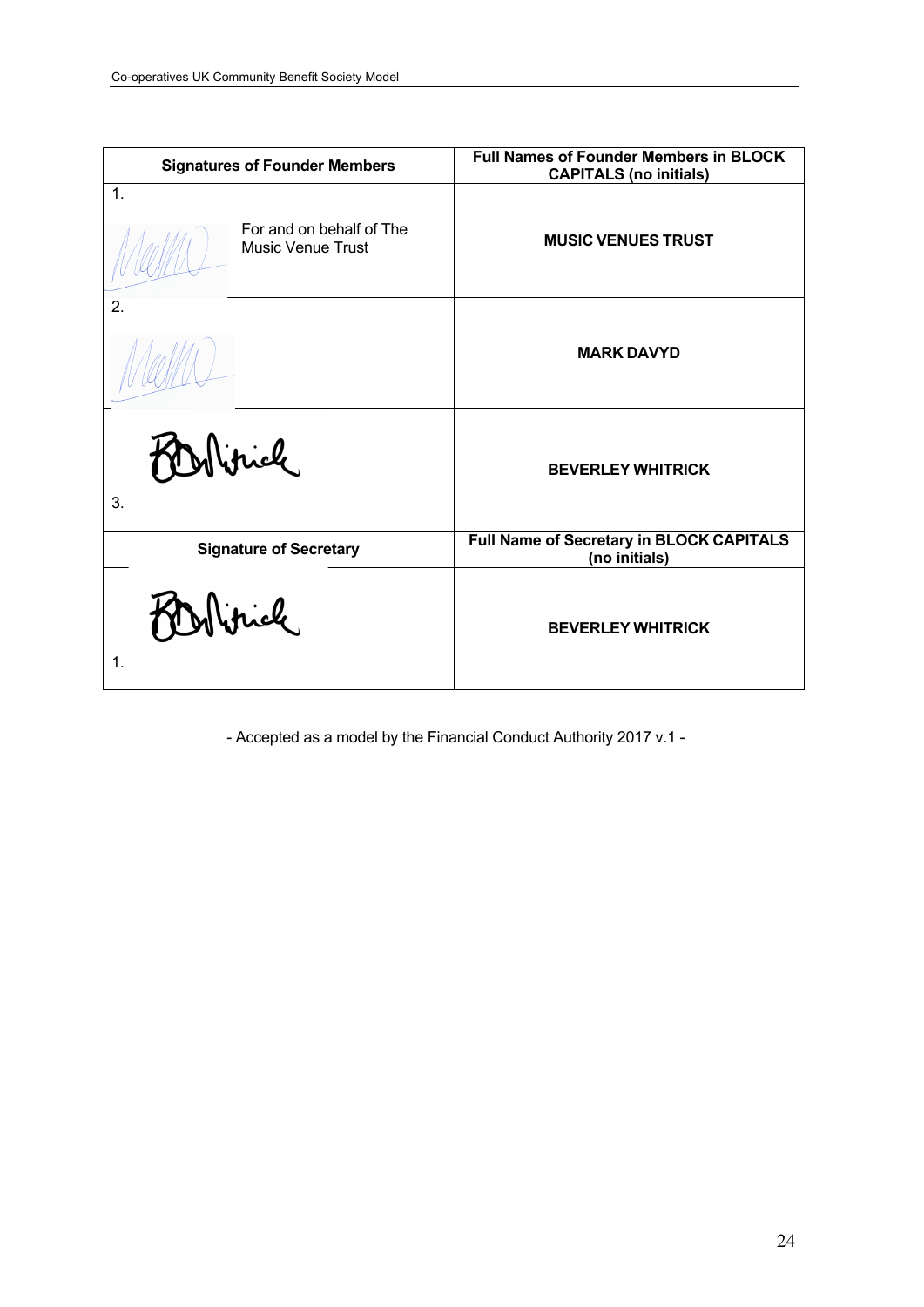

### **New Registration - Community Benefit Society form**

Society Name:

Society Num:

Use this form to register a community benefit society under the Co-operative and Community Benefit Societies Act 2014 (?the Act?).

Use this form for either a new registration of a community benefit society, or for a conversion to a community benefit society from either a company or society registered under the Friendly Societies Act 1974.

To register a society we need:

- this completed form
- one signed copy of the society?s rules (or two copies where not submitting electronically)

This form, including any details provided on the form, will be made available to the public through the Mutuals Public Register.

Before you start completing this form you may find it helpful to read Chapter 5 of our guidance on our registration function under the Co-operative and Community Benefit Societies Act 2014: <https://www.fca.org.uk/publication/finalised-guidance/fg15-12.pdf>

2.1 What are you applying to do?

- Register a new community benefit society
- $\circ$  Convert a company to a community benefit society
- $\circ$  Convert a friendly society into a community benefit society

#### **2.2 Who should we contact about this application?**

| Name           | Dane Pollard                            |
|----------------|-----------------------------------------|
| Position       |                                         |
|                | Co-operative Governance Support Advisor |
| Postal Address | Holyoake House                          |
|                | Hanover Street                          |
| Town           | Manchester                              |
| County         |                                         |
|                |                                         |
| Postcode       | M60 0AS                                 |
|                |                                         |
| Phone          | 01612141772                             |
| Email          | advice@uk.coop                          |

#### **3.1 What will be the registered name of the society?**

(This must be exactly as it appears on the society's proposed rules). Please see page 24 of our guidance for further guidance on society names.

Society name Music Venue Properties Limited

All societies must be carrying out an industry, business or trade. Here we are looking to gain a practical understanding of what that is for your society.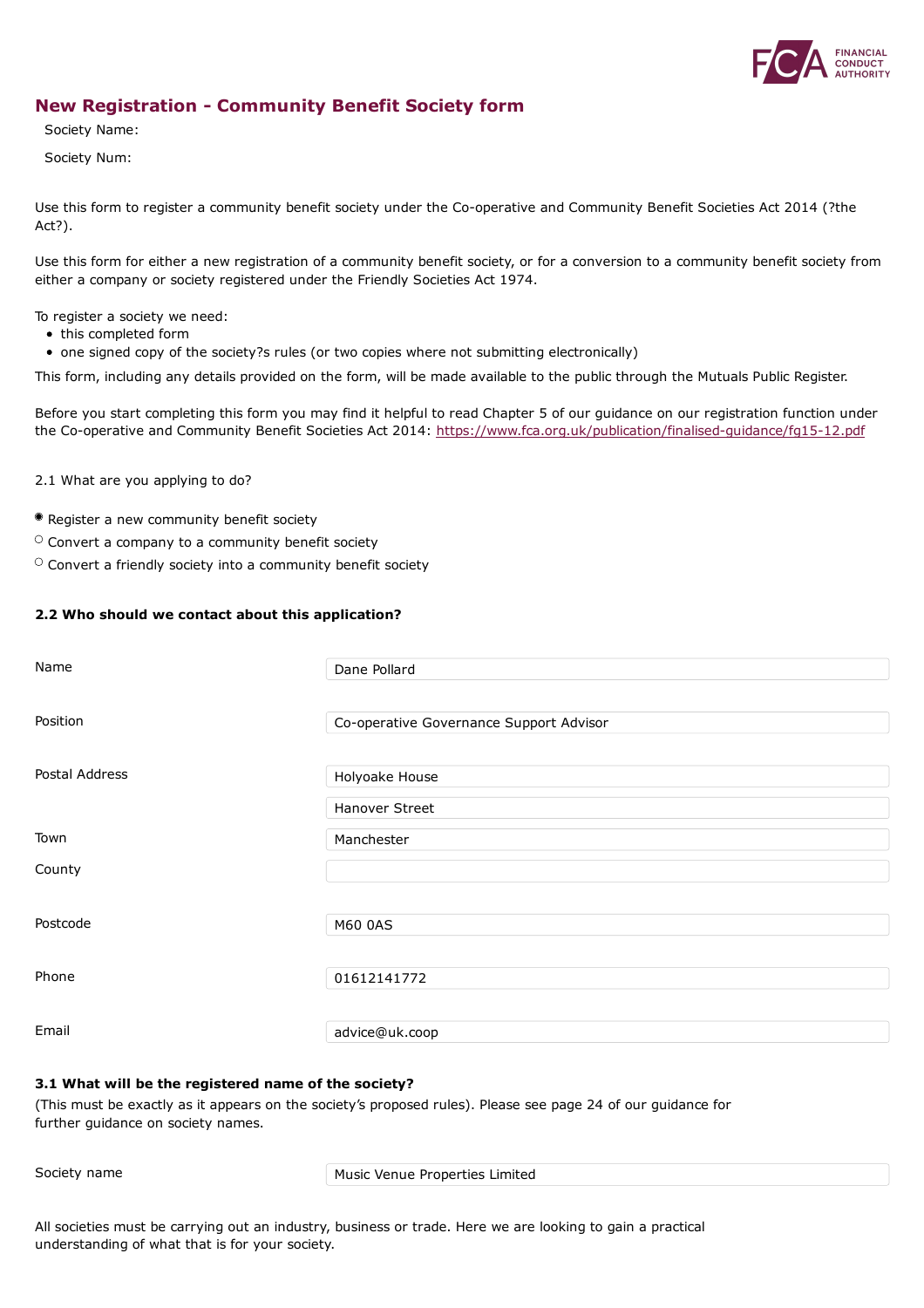#### 3.2 What is the business of the society?

For example, will you be providing social housing, running an amateur sports club, etc.

Owning and leasing music venues

#### 3.3 What Standard Industrial Classification code best describes the society's main business?

Where more than one code applies, please select the code that you feel best describes the society?s main business activity. Here is a full list of Standard Industrial [Classification](http://resources.companieshouse.gov.uk/sic/) Codes.

93290

We need to be satisfied that a community benefit society is conducting its business for the benefit of the community. The conduct of a community benefit society's business must be entirely for the benefit of the community.

3.4 Please describe the benefits to the community the society aims to deliver?

Here we are looking to see what the intended benefits to the community are. Community can be said to be the community at large. For example, are you relieving poverty or homelessness through the provision of social housing.

The CBS will be saving the existing live music venues from closing or being forced to close due to mounting costs (rent etc). By saving (purchasing the property to lease back to the music related tenants) the CBS is contributing to the promotion and preservation of music and live performance.

By being sensitive owners who can charge lower rents to venues, we will provide music venue operators with the long-term patient and aligned venue ownership than enables them to better manage future pandemics and by lowering the costs of

3.5 Please describe how the society's business will deliver these benefits?

The business of the society must be conducted for the benefit of the community. Please describe how the society's business (as described in answer to question 3.2) benefits the community.

The acquisition of properties currently being used as venues for live music, to act as a landlord at below-market rates to the music venue operators who undertake the work of putting on live music events. It will only buy buildings which are being used, or have been used as live music venues, and will only lease these to entities that agree to operate them as live music venues.

It may also consider sale of buildings to these music venue leaseholders, but this would be on condition of the venue

3.6 Does the society intend to work with a specific community, and if so, please define it here?

For instance, will the society's activities be confined to a specific location; or to a specific group of people? Please note that in serving the needs of any defined community, the society should not inhibit the benefit to the community at large.

The society will work with the Uk musical community, from venue operators, musicians, support-industry (eg music equipment manufacturers) and music fans

3.7 In what ways does the society intend to raise funds to set up and run its business?

For instance, are you intending to apply for grants, seek capital from members, take out a loan.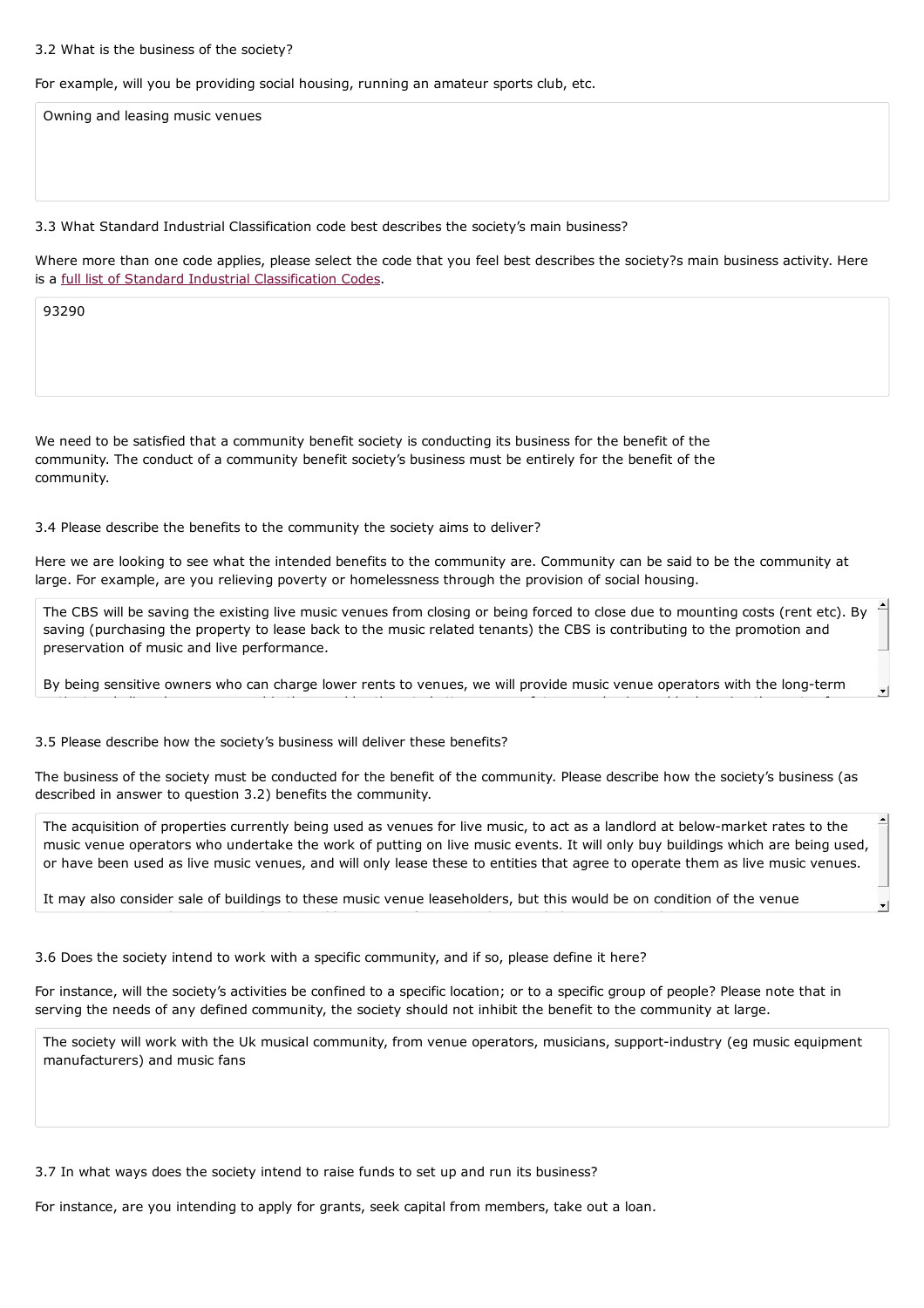We will initially utilise equity from a community share issue, but may also move to use debt-finance to fund acquisitions. We see the coming re-adjustment of commercial properties post the pandemic as a golden opportunity.

3.8 What will the society do with any surplus or profit?

For instance, will money be reinvested in the business; put into reserves; used for some other purpose?

The profits of the Society shall be applied solely towards the promotion of the Objects and do not belong to the Members.

In order to satisfy ourselves that the society is conducting its business for the benefit of the community, we need to understand the society's relationships with other key stakeholders.

3.9 Please state any significant commercial arrangements that the society has, or intends to have, with any other organisation that could create, or be perceived as creating, a conflict of interest.

Please tell us how you will ensure that any such conflicts of interest do not prevent the society from acting for the benefit of the community.

Music Venues Trust was formed in 2015 to represent music venue operators. It was initially formed with a key goal of buying and owning music venues directly to provide a 'music-friendly' landlord for venues. Over time, the MVT has become an-800 strong membership organisation with the music venue operators their members. They provide support, advice and lobbying support to their members. They are creating Music Venue Properties in order to take forward their founding goal of property ownership to safeguard music venue operations but are doing so through a separate organisation as the growth of the MVT

3.10 Please state any close links which any of the founding members or directors has, or intends to have, with any society, company or authority.

'Close links' includes any directorships or senior positions held by directors or founding members of the society in other organisations.

Beverley Whitrick is an employee of Music Venue Properties holding the title Strategic Director Mark Davyd is an employee of the Music Venue Trust holding the title of Chief Executive The MVP is being created under the auspices of the Music Venue Trust, which is providing resources to enable the new society to be created and registered. The Founder members are the MVT itself (which will retain certain rights as a Founder and Custodian), and the CEO and FD of the MVT.

3.11 On what date do you want the society's financial year to end

This is the date the society's financial year will end, every year after the society is registered. If you have a preference (e.g. 31 month it was registered in. These plan and capital raising strategy plan and capital raising strategy, taking the society through to the society through to the society through to the society through to the society through March) please specify that here. If you do not select a date the society will be given the anniversary of the last day of the

| --<br>$\sim$ $\sim$ |  | .<br><u>_</u><br>''Idi |
|---------------------|--|------------------------|
|---------------------|--|------------------------|

3.12 Has the society included the community benefit society statutory asset lock in its rules?

Please note that a society with a statutory asset lock in its rules cannot remove it. The asset lock is only available to community benefit societies other than regulated housing associations or charities.

 $W_{\rm eff}$  regulating charities, we need to know this because societies whose objects are whose objects are whose objects are whose objects are whose objects are whose objects are whose objects are whose objects are whose o

Yes

 $\bullet$  No

3.13 Are the society's objects intended to be charitable?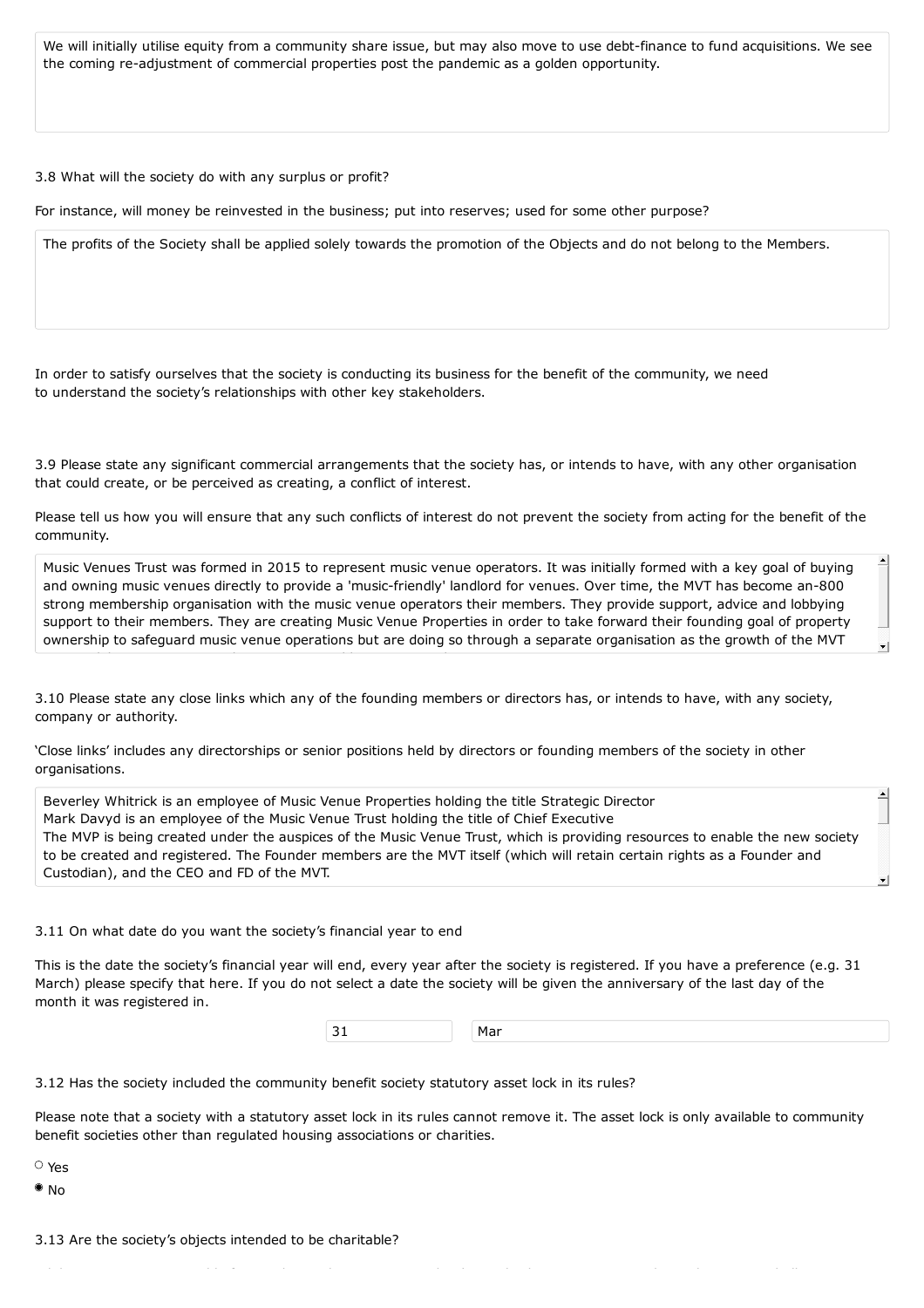Whilst we are not responsible for regulating charities, we need to know this because societies whose objects are wholly charitable are subject to a number of requirements in the Act.

Yes

 $\circ$  No

#### **3.14 If charitable, what is your charitable purpose?**

Charity law in England and Wales differs to that in Scotland. If in doubt please refer to the charity legislation relevant for the area you are in. Please note that we will not assess whether your stated purpose meets the legal criteria for a charity.

Charitable Purpose The advancement of the arts, culture, heritage or science

#### **4.1 If you have used a sponsoring body to submit this application please include their details here.**

| Name of sponsoring body         | Co-operatives UK                     |
|---------------------------------|--------------------------------------|
|                                 |                                      |
| Name of model rules             | Charitable Community Benefit Society |
|                                 |                                      |
| Name of person who approved use | Dane Pollard                         |
| of the model                    |                                      |
|                                 |                                      |
| Date permission for use of the  | 27/04/2021                           |
| model was given                 |                                      |

The Act requires rules of societies to make provision for all of the matters listed below. If you have not made provision for all of the matters listed below we will not be able to register your society.

#### **4.2 Please complete this table**

and their respective powers and

remuneration

| Provision required by the Act                                                                                                                      | Number of the rule(s) covering this E.g. '2.3-<br>2.7' |
|----------------------------------------------------------------------------------------------------------------------------------------------------|--------------------------------------------------------|
| The society's name                                                                                                                                 | $\mathbf 1$                                            |
| The objects of the society                                                                                                                         | $\overline{4}$                                         |
| Place of the society's registered<br>office, to which all communications<br>and notices may be addressed                                           | $\overline{2}$                                         |
| The terms of admission of the<br>members, including any society or<br>company investing funds in the<br>society under the provisions of the<br>Act | $11 - 16$                                              |
| The method of holding meetings,<br>the scale and right of voting, and<br>the method of making, altering or<br>rescinding rules                     | 39-71, 126                                             |
| The appointment and removal of a<br>committee (by whatever name)<br>and of managers or other officers                                              | 72-112                                                 |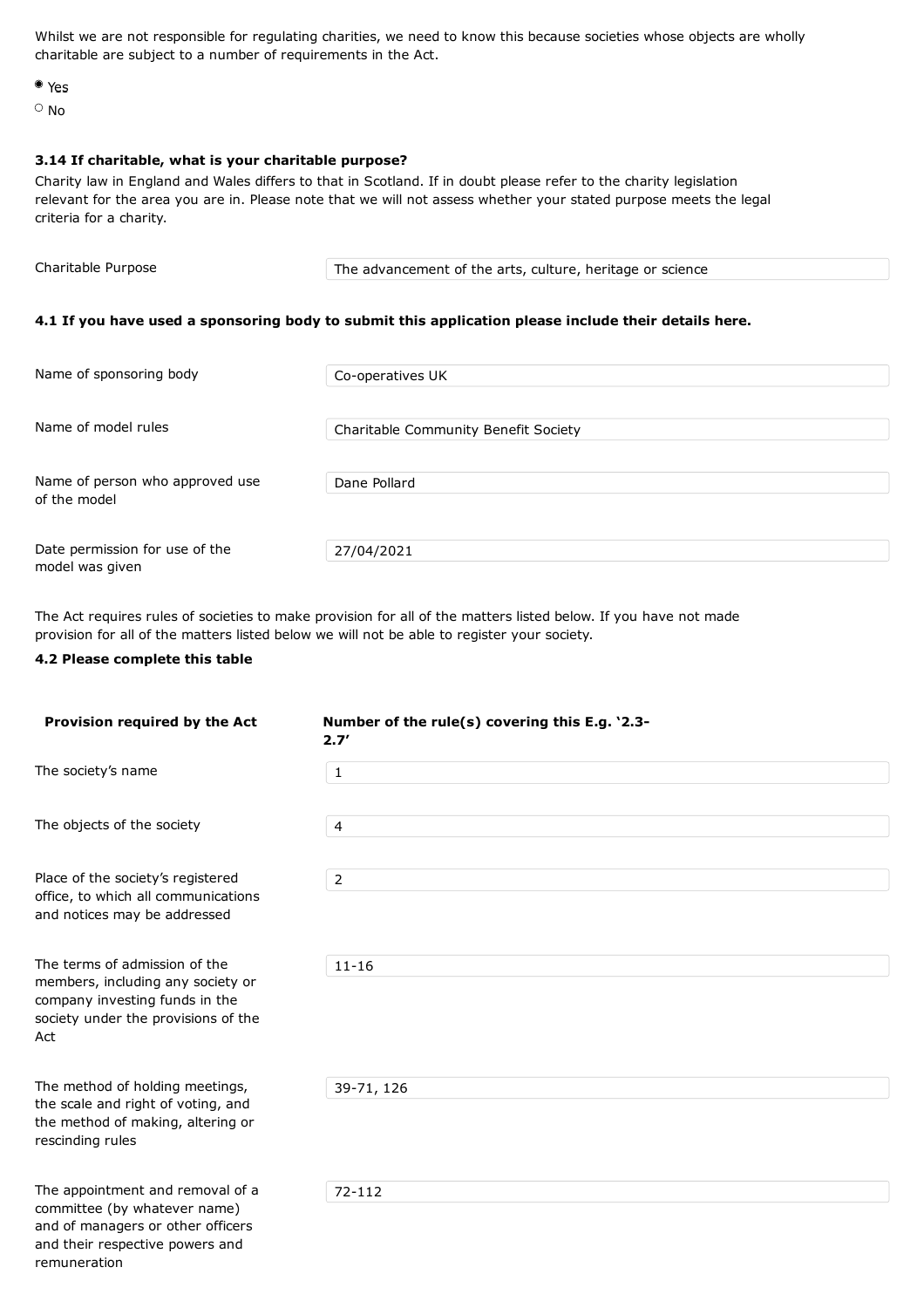The maximum amount of the interest in the shares of the society interest in the shares of the society which may be held by any member otherwise than by virtue of section 24(2) of the Act

Whether the society may contract loans or receive moneys on deposit subject to the provisions of this Act from members or others, and if so under what conditions, under what security, and to what limits of amount

Whether any or all shares are transferable, and provision for the form of transfer and registration of shares, and for the consent of the committee to transfer or registration Whether any or all shares are withdrawable, and provision for the method of withdrawal and for payment of the balance due on them on withdrawing from the society

Provision for the audit of accounts in accordance with Part 7 of the Act

Whether members may withdraw from the society and if so how, and provision for the claims of the representatives of deceased members and of the trustees of the property of bankrupt members (or, in Scotland, members whose estates have been sequestrated), and for the payment of nominees

The way in which the society's profits are to be applied

If the society is to have a common seal, provision for its custody and use

Whether any part of the society's funds may be invested, and if so by what authority and in what way

21-23, 114

| ۰.  |    |
|-----|----|
| . . | ۰. |
|     |    |

24-38

| 132-136   |  |  |  |
|-----------|--|--|--|
|           |  |  |  |
|           |  |  |  |
| $17 - 20$ |  |  |  |
|           |  |  |  |
|           |  |  |  |
|           |  |  |  |
|           |  |  |  |
|           |  |  |  |
|           |  |  |  |
|           |  |  |  |
|           |  |  |  |
| 115       |  |  |  |
|           |  |  |  |
|           |  |  |  |
| 122       |  |  |  |
|           |  |  |  |
|           |  |  |  |
|           |  |  |  |
| $10\,$    |  |  |  |
|           |  |  |  |

#### **6.1 Please provide the details of the secretary below.**

All societies must have someone fulfilling the role of secretary.

| Name                | <b>BEVERLEY WHITRICK</b> |      |  |
|---------------------|--------------------------|------|--|
| Month Year of Birth | Sep                      | 1969 |  |
| Date                | 23/04/2021               |      |  |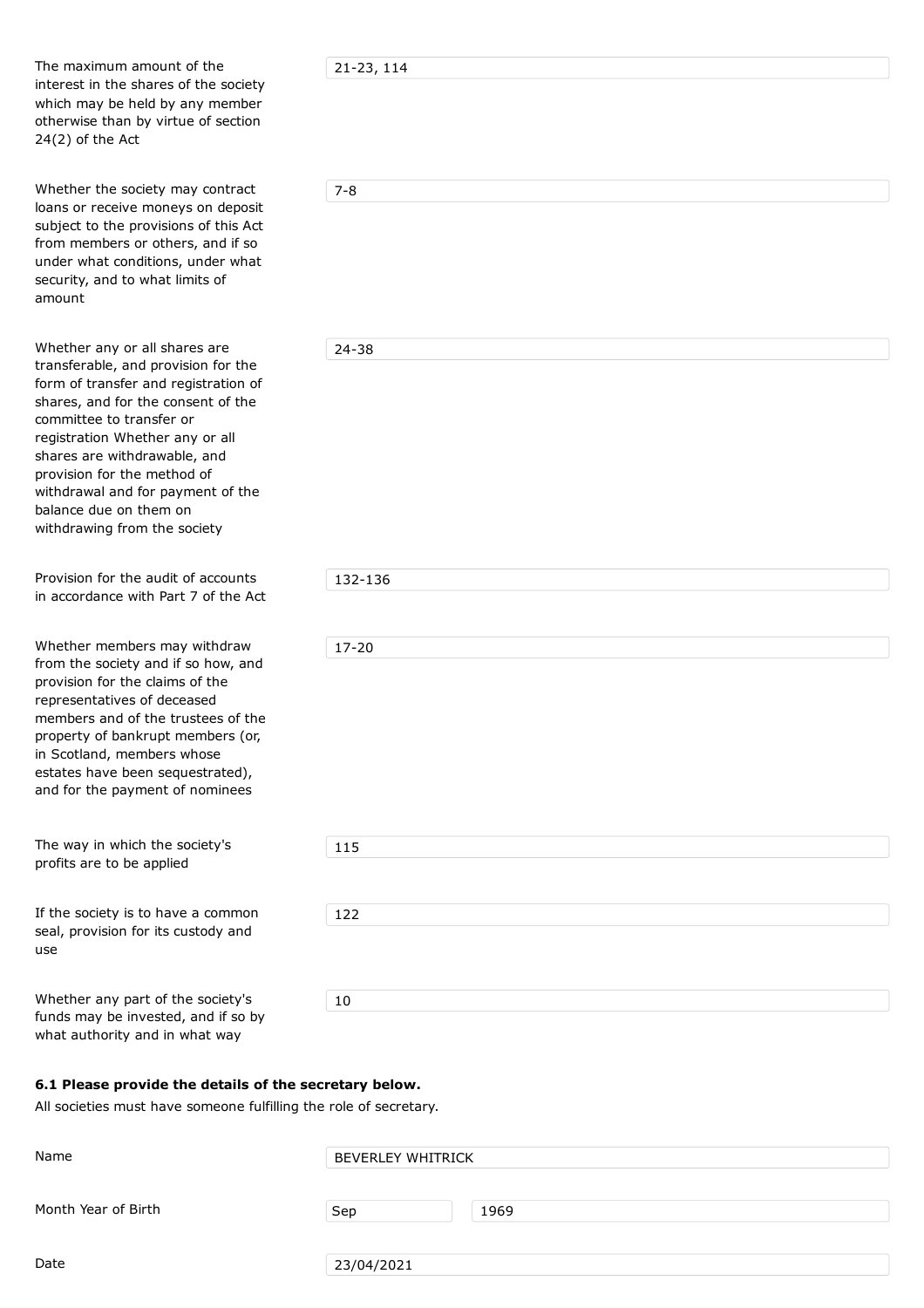#### **6.2 Please provide the details of 3 members below.**

| Name                | MUSIC VENUES TRUST       |      |
|---------------------|--------------------------|------|
| Month Year of Birth | Jan                      | 2015 |
| Date                | 23/04/2021               |      |
| Name                | MARK DAVYD               |      |
| Month Year of Birth | Jun                      | 1964 |
| Date                | 23/04/2021               |      |
| Name                | <b>BEVERLEY WHITRICK</b> |      |
| Month Year of Birth | Sep                      | 1969 |
| Date                | 23/04/2021               |      |

#### **Members Signature**

This members signature form must be signed by all members and included with your submission

6.3 Societies are within the scope of the Company Director Disqualification Act 1986 (CDDA). Please confirm that no proposed director is disqualified under that Act:

No proposed director is disqualified

#### **7.1 Please complete the submission checklist below.**

#### **The society's rules signed by three members and the secretary**

- $\circ$  Two copies attached submitting by post
- One copy attached submitting by email

#### **Marked-up copy of rules showing what changes the society is making to the model rules**

- One copy attached
- $\circ$  Not attached not using model rules
- $\circ$  Not attached using model rules with no changes

#### **Special resolution to convert the company to a society, including the following information:**

- **Company name & number**
- **Date the resolution was passed**
- . Names of three members appointed to sign the society?s rules and to either: accept alterations to the rules **made by the FCA without further consulting the company; or consult the company about any such alterations**

 $\circ$  Three copies attached - submitting by post

#### $\circ$  One copy attached - submitting by email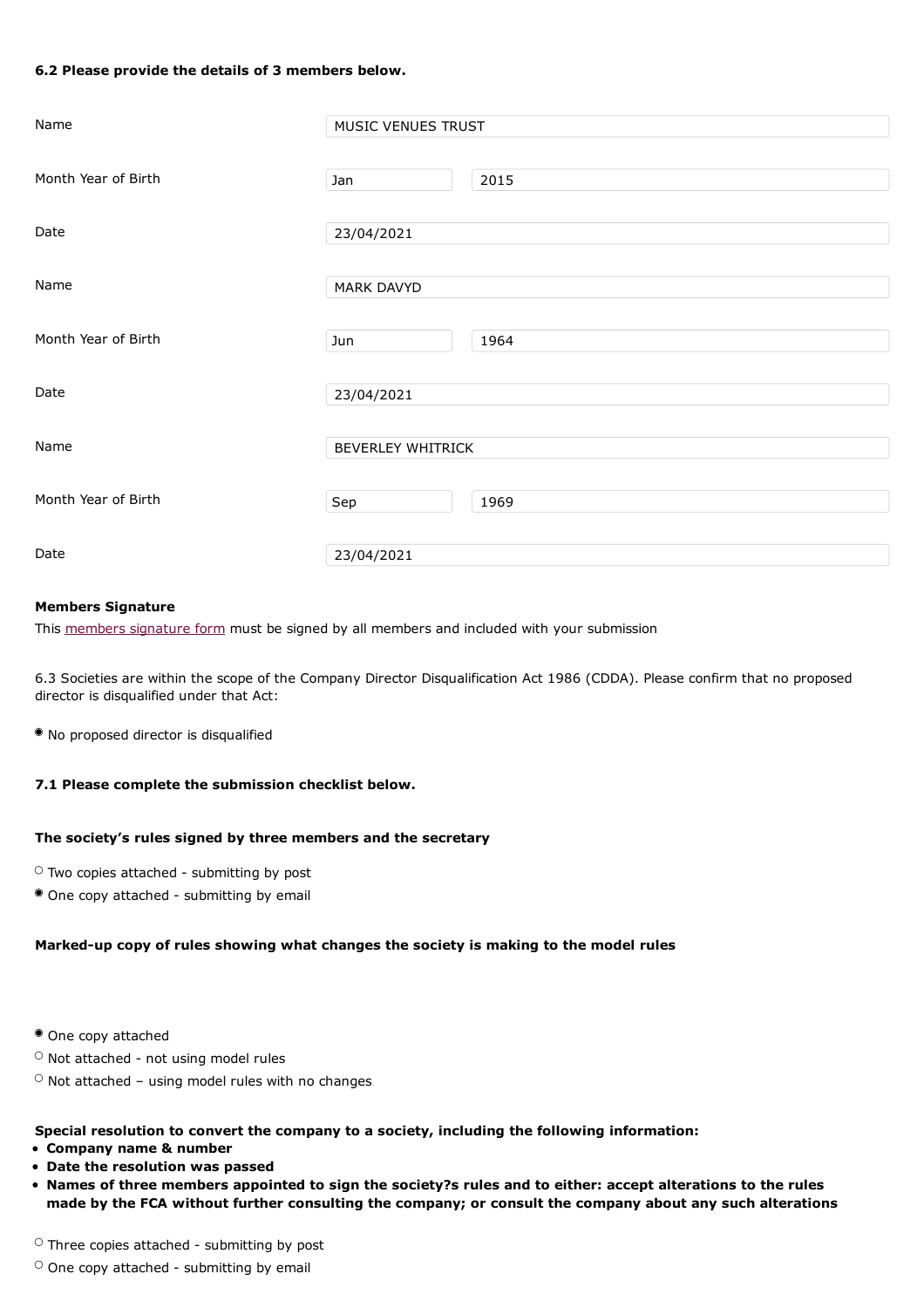Not attached - not a company converting to a society

Please indicate below which fee is applicable to you

- $\circ$  £40 using model rules with no changes
- $\circ$  £120 using model rules with 1-6 changes
- $\circ$  £250 using model rules with 7-10 changes
- £950 using model rules with 11 or more changes
- £950 not using model rules
- $\circ$  No fee Friendly society converting to a society

Please select how fee will be sent

Cheque for registration fee made payable to the Financial Conduct Authority

- $\circ$  Cheque attached submitting this form by post
- Cheque posted separately submitting this form by email
- $\circ$  No fee Friendly society converting to a society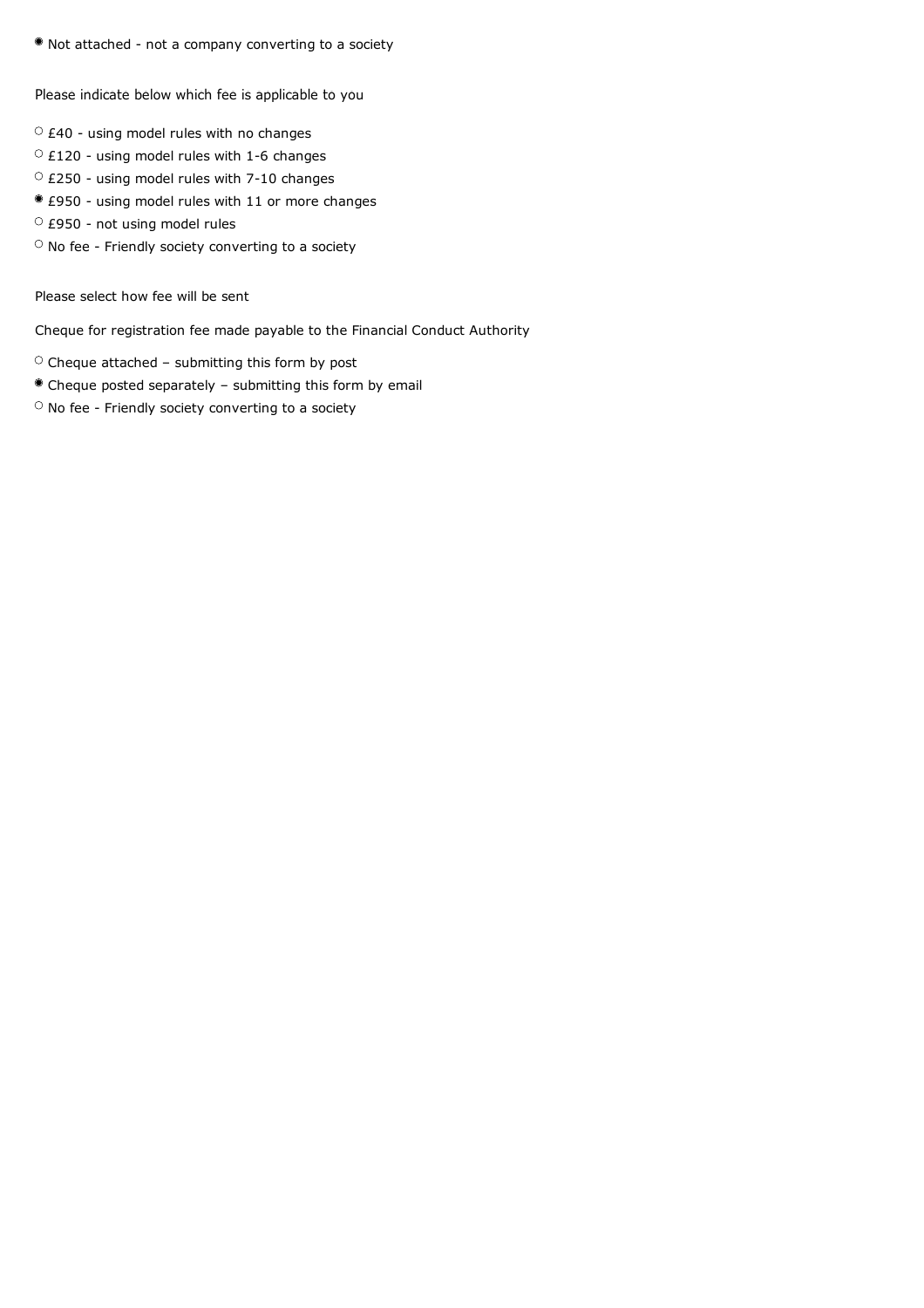# **Section 6 – Member details**

**6.1 Please provide the details of the secretary below.** All societies must have someone fulfilling the role of secretary.

| Name           | <b>BEVERLEY WHITRICK</b> |
|----------------|--------------------------|
| Month of birth | <b>SEPTEMBER</b>         |
| Year of birth  | 1969                     |
| Signature      | Politica                 |
| Date           | 23/04/21                 |

# **6.2 Please provide the details of 3 members below.**

| Name           | <b>MUSIC VENUES TRUST</b>                     |  |
|----------------|-----------------------------------------------|--|
| Month of birth | <b>JANUARY</b>                                |  |
| Year of birth  | 2015                                          |  |
| Signature      | ON BEHALF OF THE MUSIC VENUES<br><b>TRUST</b> |  |
| Date           | 23/04/21                                      |  |

| Name           | <b>MARK DAVYD</b> |
|----------------|-------------------|
| Month of birth | <b>JUNE</b>       |
| Year of birth  | 1964              |
| Signature      |                   |
| Date           | 23/04/21          |

| <b>Name</b>    | <b>BEVERLEY WHITRICK</b> |
|----------------|--------------------------|
| Month of birth | <b>SEPTEMBER</b>         |